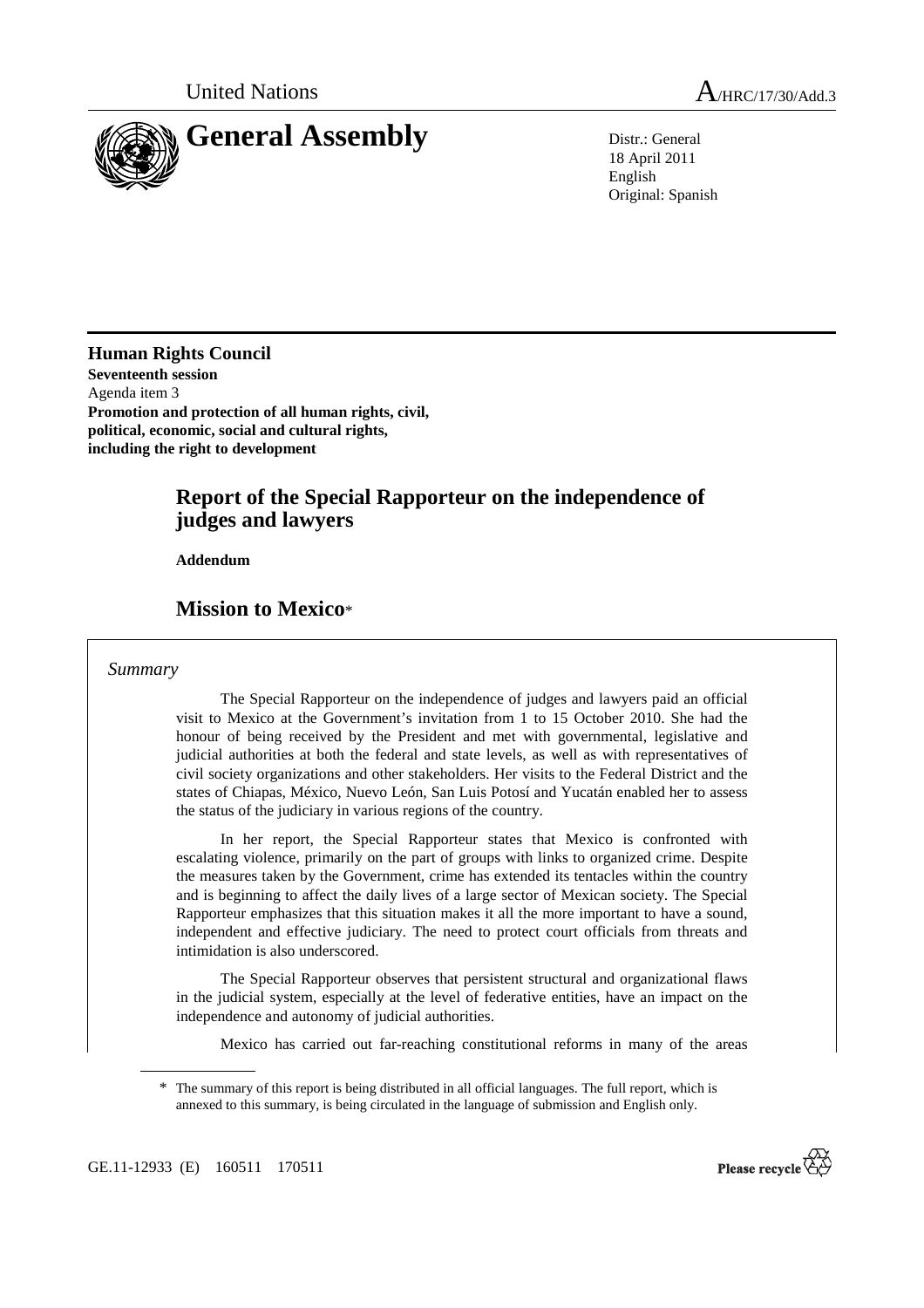encompassed by the mandate of the Special Rapporteur, who points out that the 2008 reform of the criminal justice system is particularly pertinent in this respect. In the Special Rapporteur's view, the successful implementation of these reforms hinges upon political leadership and redoubled efforts on the part of all relevant institutions and stakeholders.

 The report includes a thorough analysis of the federal executive branch's initiative for the reform of the military justice system, which is considered to be unsatisfactory. Reference is also made to constitutional reforms relating to human rights, the right to amparo and proposed federal legislation on the juvenile justice system. In discussing major challenges for the justice system, in addition to the escalating violence and a growing lack of public safety attributable primarily to organized crime, mention is made of the issue of impunity. In Mexico, this issue is linked not only to structural shortcomings in criminal investigations, but also to corruption, which is widespread at all levels but particularly at the state and municipal levels. The Special Rapporteur then presents a thorough analysis of the constitutional provisions referring to preventive custody (*arraigo*) and concludes that this legal institution is inherently incompatible with the principle of the presumption of innocence and the right to personal liberty and should therefore be expunged.

 The report also covers issues relating to the legal profession and the work of public defenders. The Special Rapporteur observes that there is a lack of uniformity in the requirements for admission to the bar and notes the absence of an independent oversight body to uphold the quality, integrity, ethics and good repute of the legal profession. She also recommends that the Office of the Public Defender be made independent of the executive branch in all the federative entities in order to uphold the principle of equality of arms. The report closes with an analysis of the issue of access to justice, an area in which the Government of Mexico must do more for the sake of its people. Particular attention is devoted to the difficulties which indigenous peoples and women have in gaining access to the justice system.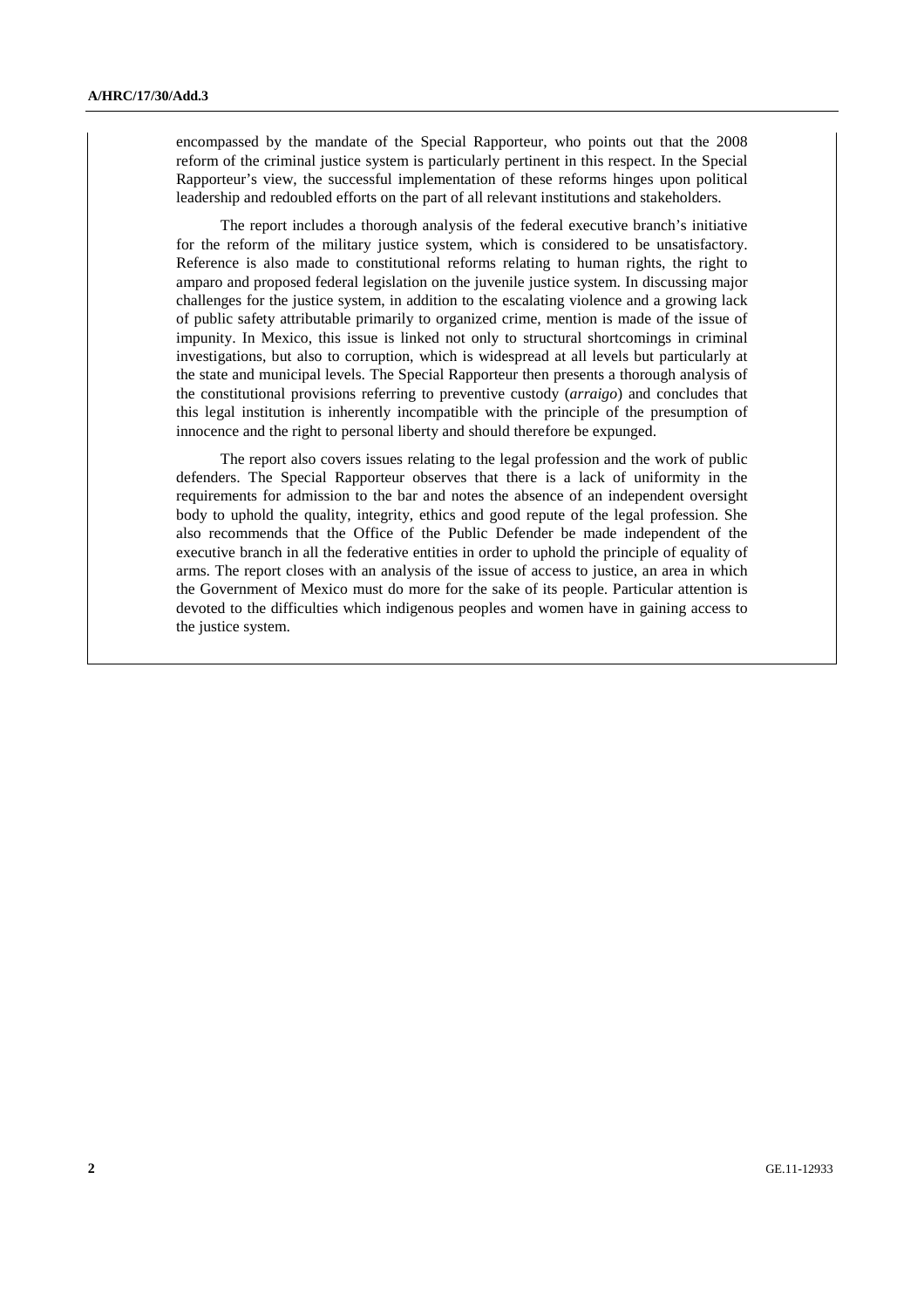# **Annex**

# **Report of the Special Rapporteur on the independence of judges and lawyers on her mission to Mexico**

# Contents

|             |                                                                     | Paragraphs | Page           |
|-------------|---------------------------------------------------------------------|------------|----------------|
| I.          |                                                                     | $1 - 3$    | 4              |
| $\Pi$ .     |                                                                     | $4 - 30$   | $\overline{4}$ |
|             | А.                                                                  | $4 - 18$   | $\overline{4}$ |
|             | B.                                                                  | $19 - 27$  | 7              |
|             | C.                                                                  | $28 - 30$  | 8              |
| Ш.          |                                                                     | $31 - 50$  | 9              |
|             | A.                                                                  | $32 - 37$  | 9              |
|             | <b>B.</b>                                                           | $38 - 43$  | 10             |
|             | $\mathcal{C}$ .                                                     | $44 - 45$  | 11             |
|             | D.                                                                  | $46 - 48$  | 11             |
|             | Ε.                                                                  | $49 - 50$  | 12             |
| IV.         |                                                                     | $51 - 64$  | 12             |
|             | Escalating violence and a growing lack of public safety owing<br>A. | $51 - 53$  | 12             |
|             | <b>B.</b>                                                           | $54 - 59$  | 13             |
|             | $C_{\cdot}$                                                         | $60 - 64$  | 14             |
| $V_{\cdot}$ |                                                                     | $65 - 73$  | 15             |
|             | А.                                                                  | $65 - 70$  | 15             |
|             | <b>B.</b>                                                           | $71 - 73$  | 15             |
| VI.         |                                                                     | $74 - 81$  | 16             |
|             | A.                                                                  | $77 - 79$  | 16             |
|             | <b>B.</b>                                                           | $80 - 81$  | 17             |
| VII.        |                                                                     | $82 - 93$  | 17             |
| VIII.       |                                                                     | 94         | 18             |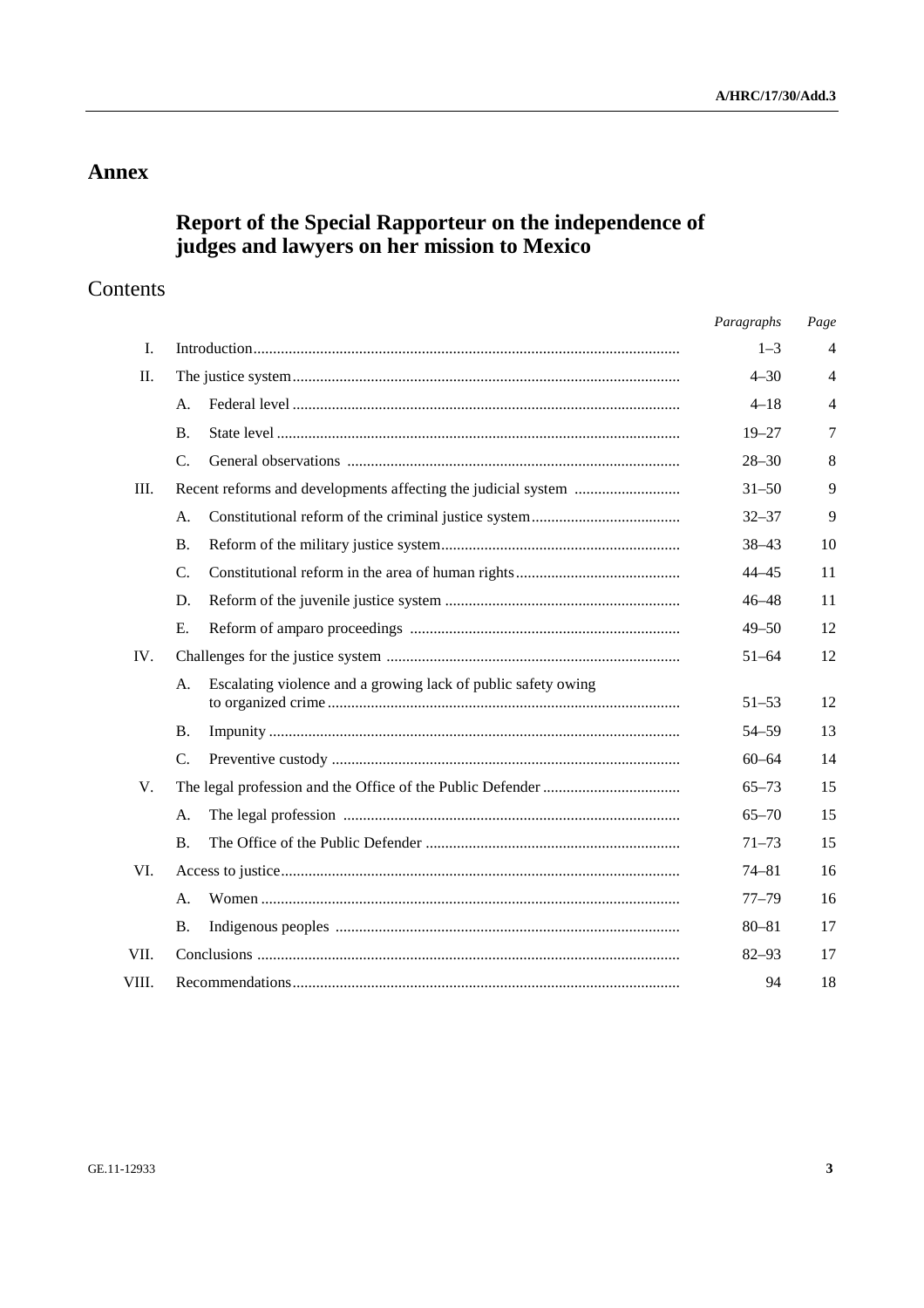# **I. Introduction**

1. At the invitation of the Government of the United Mexican States, the Special Rapporteur on the independence of judges and lawyers, Ms. Gabriela Carina Knaul de Albuquerque e Silva, visited the country on an official mission from 1 to 15 October 2010 in order to examine matters relating to the independence of the judicial branch, the judiciary and the country's lawyers. She visited the Federal District, Tuxtla Gutiérrez and San Cristóbal de las Casas in the State of Chiapas, Toluca in the State of México, Monterrey in the State of Nuevo León, San Luis Potosí in the State of San Luis Potosí and Mérida in the State of Yucatán.

2. The Special Rapporteur had the honour of being received by the President of Mexico and met with various federal and state authorities, persons in the judicial branch, public human rights bodies and representatives of civil society.

3. The Special Rapporteur wishes to thank the Government for its invitation to visit the country and for its close cooperation and expresses her gratitude to the Mexico Office of the Office of the United Nations High Commissioner for Human Rights (OHCHR) for its support.

# **II. The justice system**

## **A. Federal level**

4. Article 94 of the Constitution provides that the exercise of judicial authority shall be vested in the Supreme Court, the Electoral Tribunal, the circuit courts (both those presided over by a panel of judges and those in which a single judge presides), and the district courts.

### **1. The Supreme Court**

5. A total of 11 judges sit on the bench of the Supreme Court, which holds proceedings in plenary and in various chambers. Its sessions are usually open to the public.

6. The Supreme Court has played a vital role in recent years, particularly in terms of opening up its proceedings to the public and moving reforms of the country's justice system forward. The direct broadcasts of its plenary sessions, the publication of its decisions, the fact that the Court now holds public hearings on relevant issues and its decision to accept documentary submissions from major stakeholders without them necessarily having to be litigants are all praiseworthy signs of its modernization. Other signs of greater openness and modernity include the forthcoming publication of the transcripts of the Supreme Court's plenary sessions on its website and the decision to make recordings of plenary sessions held since June 2005 accessible over the Internet. In addition, in 2003 the Supreme Court held the National Consultation on the Comprehensive Reform of the Mexican Justice System in order to elicit proposals from the country's legal community and society at large about ways to improve the system for the administration of justice. The outputs of the Consultation were compiled in the *Libro Blanco de la Reforma Judicial* (white paper on judicial reform), which was published in 2006. This white paper sets forth a number of different actions, including 33 actions which it presents as essential items for inclusion on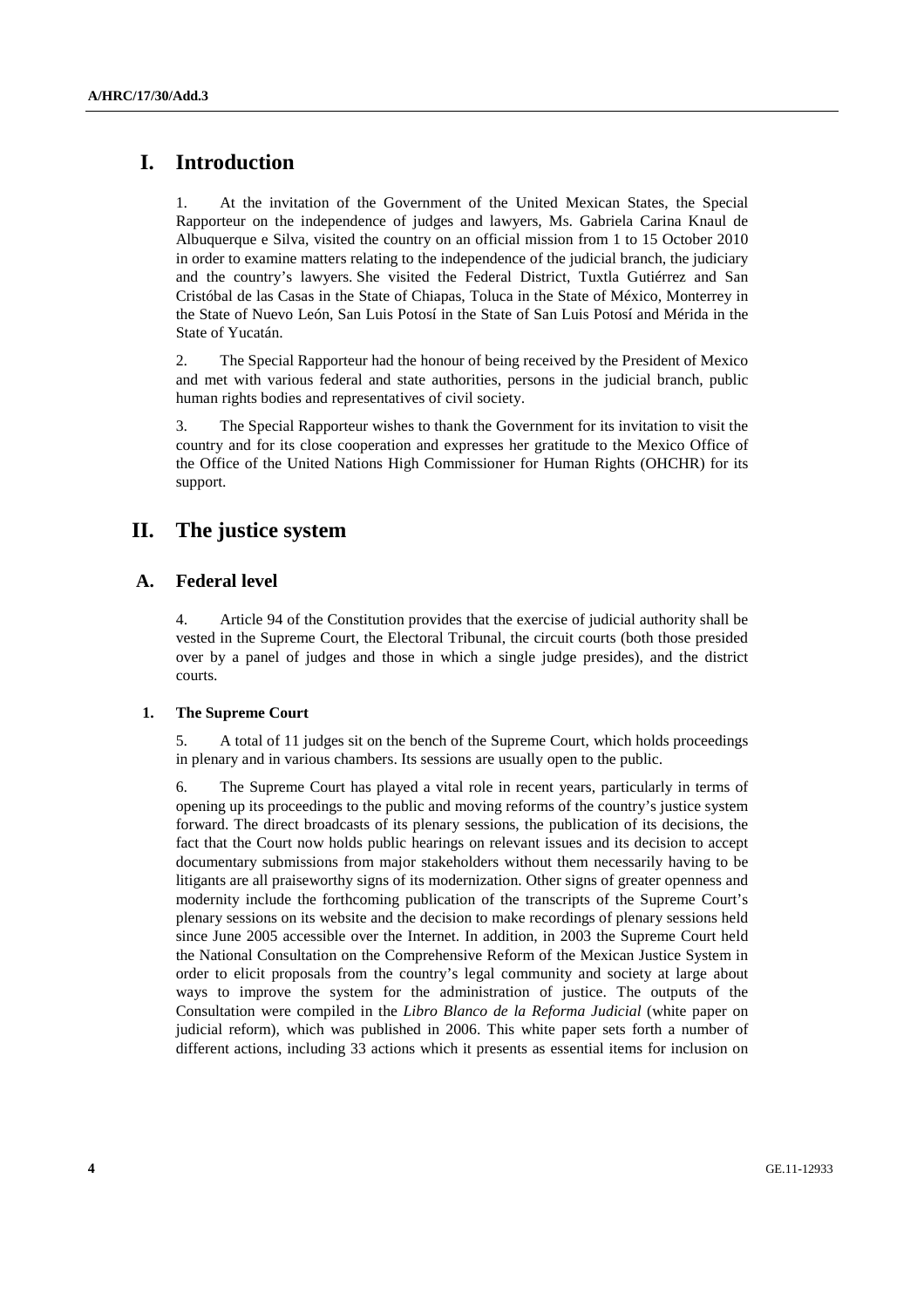the agenda for judicial reform.<sup>1</sup> Action No. 27, which relates to the promotion of cooperation among the organizations that administer justice, led to the establishment of the Mexican Association of Justice Officials (AMIJ). In addition, in 2007 the Supreme Court presented 14 proposed constitutional amendments under the State Reform Act.

7. Many of the recommended actions in the white paper (such as the reform of amparo proceedings, the reinforcement of the judicial branch at the state level and the reform of the criminal justice system), as well as a number of the 14 proposals made in 2007, deal with issues or circumstances that were examined by the Special Rapporteur during her visit. The Special Rapporteur is of the view that, in order to improve the justice system, consideration should be given to the proposals made in the white paper and those presented by the Supreme Court under the State Reform Act.

#### **2. Circuit and district courts**

8. Circuit court judges and district court judges are appointed and assigned to a court for a period of six years by the Council of the Federal Judiciary. At the end of that time, they may be confirmed or promoted. The appointment and promotion of circuit court judges and district court judges is conducted by means of an internal or open competitive process.2 The selection process is based on written examinations that involve the preparation of written decisions on given cases and an oral examination before a panel. In making its evaluation, the panel also takes into consideration courses taken by applicants in the Institute of the Federal Judiciary, length of service in the federal courts, their performance, academic degrees and any refresher or specialized courses that they may have taken.<sup>3</sup>

9. While the use of a competitive selection process and written examinations is welcome, the Special Rapporteur is concerned that the selection and promotion of women judges is hindered by the fact that, under existing regulations, candidates are assigned points (which are often a decisive factor in the final selection of candidates) for having taken refresher and specialized courses, and these courses are usually given in the evenings, when it is difficult for female judges who have children to attend. Another source of concern is the requirement that, when persons take on new responsibilities as circuit or district court judges, they must change assignments, as this limits the participation of female judges. Although this is not an instance of de jure discrimination in access to the profession, since the persons with the highest scores are selected, it is de facto discrimination, since, in practice, the assignment of points for attendance at evening classes penalizes women.

10. While the Special Rapporteur is aware that a gender equity programme has been established in the federal judiciary, its quasi-patriarchal framework and the prevalence of certain social conventions are an obstacle to the career advancement of women judges, especially to the most senior posts. The Special Rapporteur therefore believes that consideration should be given to the use of special temporary measures to ensure a gender balance in the judiciary and to make certain that women are able to become judges and to advance in their careers. The implementation of such measures should be coupled with efforts to raise awareness and promote an understanding of their significance on the part of all court officials.

<sup>1</sup> *Libro Blanco de la Reforma Judicial*, p. 390. 2

<sup>&</sup>lt;sup>2</sup> Federal Judiciary Organization Act, art. 112.

<sup>&</sup>lt;sup>3</sup> Ibid., art. 114.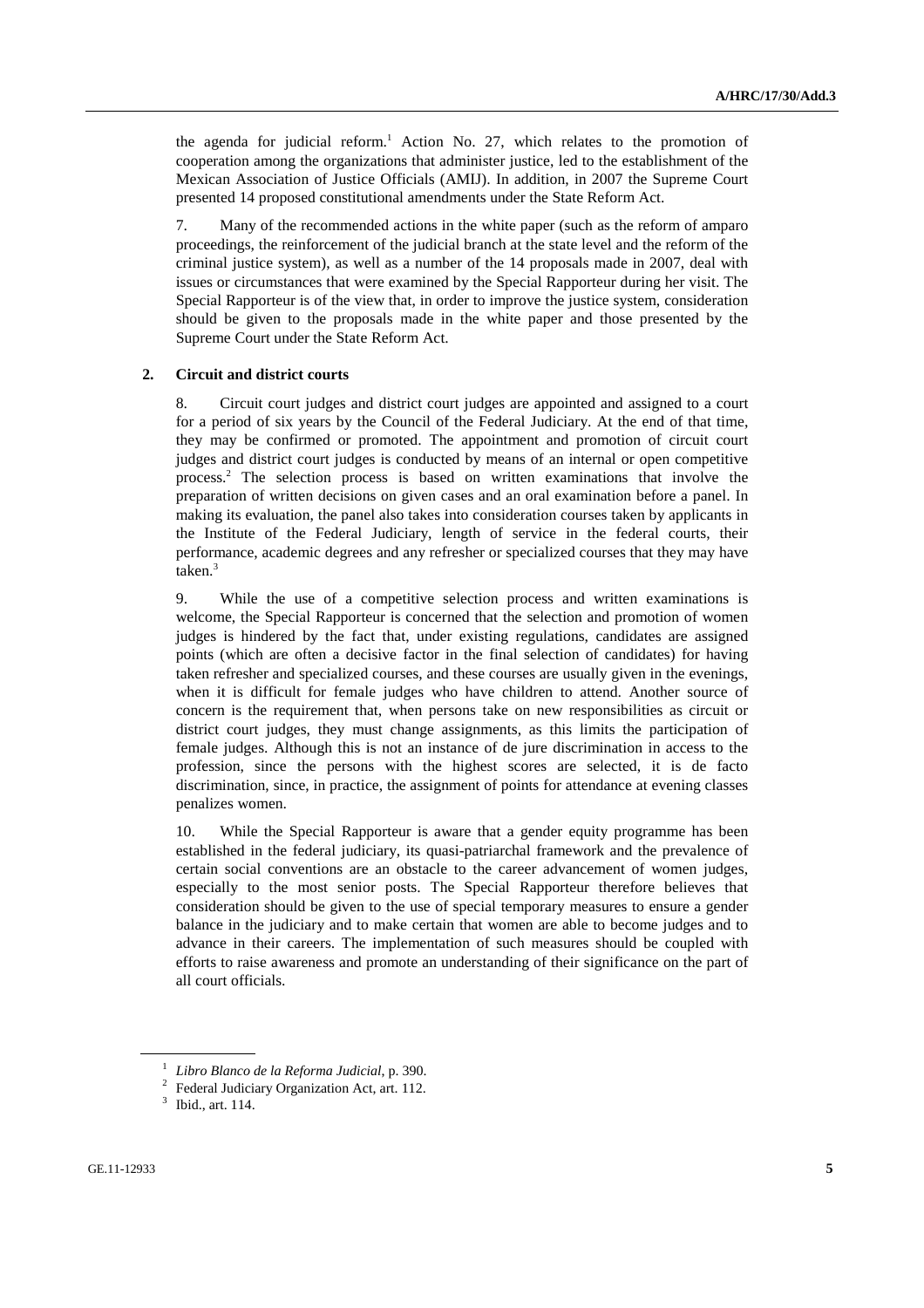#### **3. The Council of the Federal Judiciary**

11. Administration, oversight and disciplinary action with respect to the federal judiciary, with the exception of the Supreme Court, are the responsibility of the Council of the Federal Judiciary (CJF), which is an independent body in both practical and administrative terms and is empowered to issue decisions.<sup>4</sup> CJF has seven members: the Chief Justice of the Supreme Court, who also presides over the Council; three circuit court and/or district court judges who are appointed by the Supreme Court in plenary; two members who are designated by the Senate; and one who is appointed by the President of Mexico. There is a conspicuous absence of women in this important body, especially in view of the fact that it is responsible for appointing, assigning, confirming and removing members of the judiciary in Mexico. The Special Rapporteur would like to draw attention to the need for balanced representation of men and women who are knowledgeable about gender issues.

12. A number of people expressed concern about the fact that the same person who presides over the Supreme Court also presides over the Council, since this could undermine the Council's independence from the Court. It would be advisable for the Chair of the Council to be held by someone other than the Chief Justice, who has important, full-time duties to discharge.

13. Another cause of concern is the fact that the Constitution states that the Council's decisions regarding any matter other than the appointment, assignment, confirmation or removal of judges, which can be reviewed by the Supreme Court, are final and cannot be contested, and there is therefore no judicial or other appeal against such decisions.<sup>5</sup>

14. The Special Rapporteur is of the view that there should be some provision for having any disciplinary or administrative decision that has an impact on the status of judges reviewed by an independent judicial body.<sup>6</sup> This recommendation also applies to the councils of the judiciary and electoral tribunals at the state level. All of the states and the Federal District should have a council of the judiciary,<sup>7</sup> and a national council should be established to coordinate the work of those state councils.

#### **4. The Public Prosecution Service**

15. The Public Prosecution Service is a key component of the justice system and is designed to ensure the proper investigation of crimes and prosecution of offenders. Article 102 A of the Constitution provides that the Federal Public Prosecution Service shall, inter alia, be responsible for the prosecution of all federal offences, for obtaining warrants for the arrest of suspects, for uncovering and submitting evidence against accused persons, for ensuring the prompt and speedy administration of justice, and for requesting that the court apply a given penalty.

16. The Attorney-General of the Republic, who is the head of the Federal Public Prosecution Service, is appointed by the President, and this appointment must then be ratified by the Senate. The fact that the country's prosecution services are not independent of the executive branch of government is a challenge to be overcome by Mexico's federal and state justice systems, inasmuch as this lack of autonomy can erode the credibility of the

<sup>4</sup> Constitution, art. 100.

<sup>5</sup> Ibid.

<sup>6</sup> See A/HRC/11/41, para. 61.

<sup>7</sup> At present, only six states do not have such a body: Baja California Sur, Campeche, Chihuahua, Colima, Oaxaca and Tamaulipas.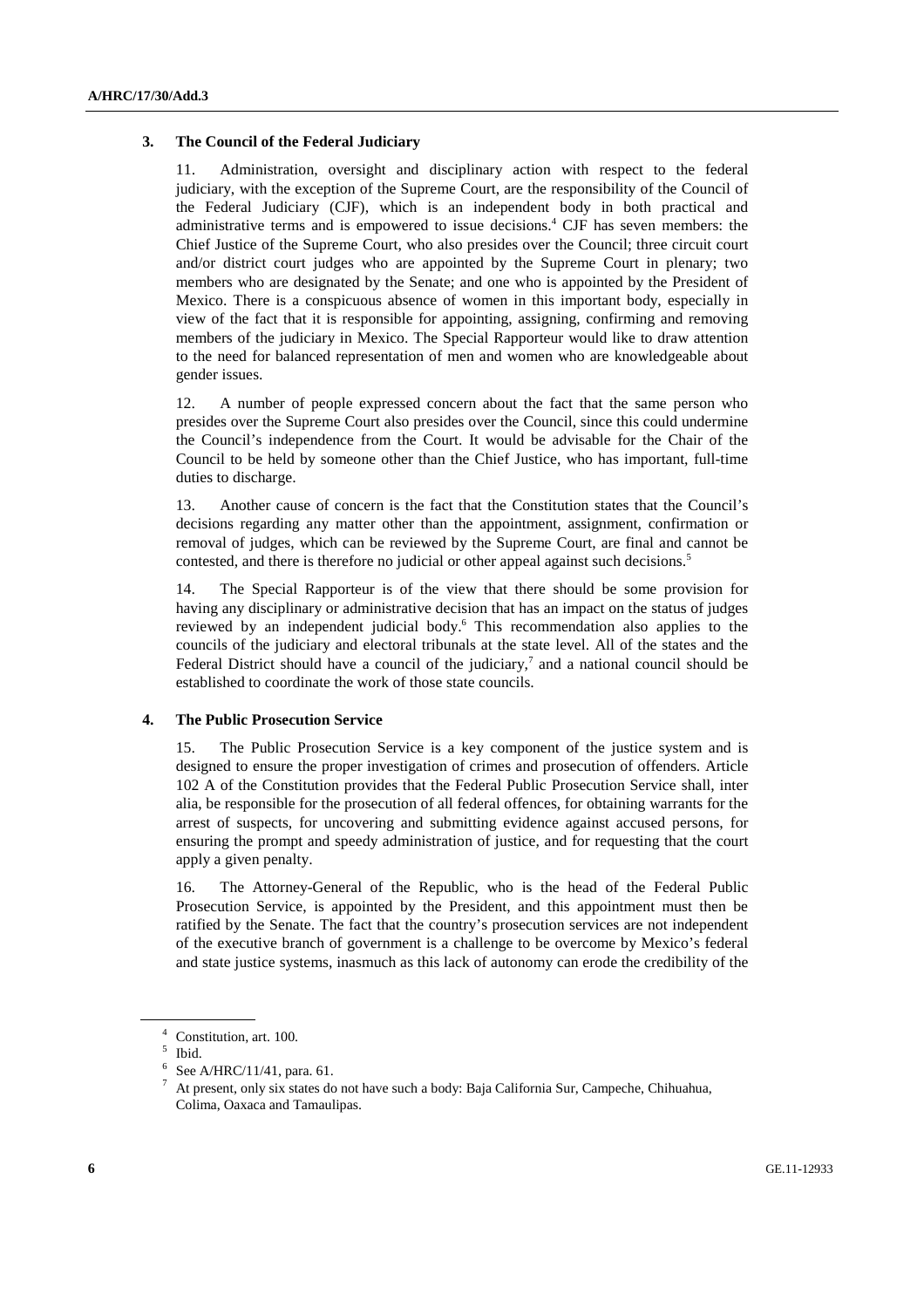authority responsible for investigating crimes objectively and undermine confidence in its ability to do so.

17. The Special Rapporteur has been informed of a number of proposals for converting the Public Prosecution Service into an autonomous body and recommends that these proposals be accorded due consideration and be approved without delay, since the implementation of the new criminal justice system requires that the administration of justice be fully independent of the executive branch.

18. It is also necessary to ensure effective oversight of all prosecution services, increase their transparency, fully implement a system for the advancement of judges along a career path and improve the system for ensuring accountability. The process involved in converting the country's prosecution services into autonomous bodies should be coupled with their rationalization, monitoring and reorganization.

#### **B. State level**

19. At the state level, the workings of the justice system are regulated primarily by the states' constitutions and their laws governing the organization of the bodies within that system. The make-up and names of these different agencies vary a great deal, but, generally speaking, the judicial branch is composed of a high court, courts of first instance, municipal courts and a council of the judiciary. In some states, electoral tribunals and administrative courts, as well as the public defender's office, also form part of the judicial branch.

#### **Appointment and term of office**

20. In general, the chief justice of the high court is elected by the full panel of judges of that court. In most cases, judges are appointed by the state council of the judiciary on the recommendation of the head of the executive branch at the state level, with the approval of the legislature or of its standing intersessional committee. Under this system, which is used throughout the country, the governor is the person who actually appoints judges, although this appointment is then ratified by the state congress. This link with the executive branch is so strong that, in practice, the latter also determines who will be appointed chief justice, which can seriously undermine the independence and autonomy of the bodies charged with administering justice at the local level. During her visit, the Special Rapporteur was witness, on at least two occasions, to the existence of an unusually close relationship between a chief justice and the governor of the state in question.

21. With regard to the appointment of high court justices, the Special Rapporteur believes that the necessary steps, including structural and legislative changes, should be taken to ensure the complete independence of the state judiciary from the executive branch.

22. The judges of courts of first instance are usually appointed by means of a competitive application process. There are some states, however, where judges can also be appointed directly.

23. The Special Rapporteur emphasizes the need to establish and apply objective criteria for the selection and promotion of judges $\delta$  in order to place the focus on candidates' abilities and integrity and on merit. The existing practice at both the federal and state levels, whereby judges are selected on the basis of competitive examinations, may therefore be a suitable procedure, especially if these competitive screening processes take the form, at least in part, of written, anonymous and objectively scored examinations.

 $8$  See A/HRC/11/41, paras. 30 and 97.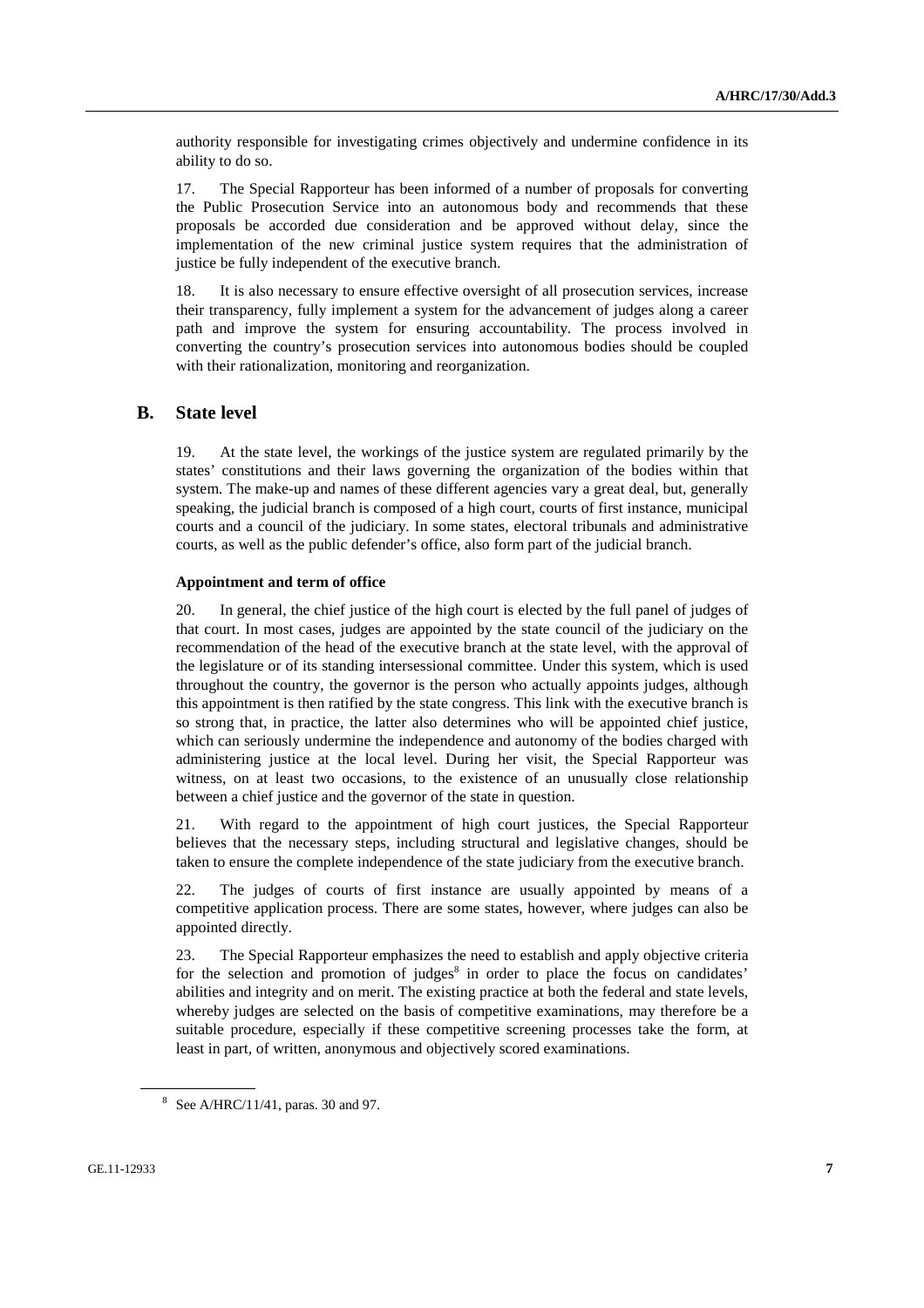24. A system for the entire judiciary in which the appointment, promotion and removal of judges are based on objective criteria should be established. Open competitive selection mechanisms should be used throughout the country so that the best possible professional can be selected for each position on the basis of objective, transparent criteria that incorporate a gender perspective.

25. The term of office for judges of various ranks differs from one state to another. In most cases, judges are appointed for an initial period after which they may be confirmed in their posts. Sometimes this confirmation process involves an in-service proficiency examination.

26. The Special Rapporteur is concerned that the requirement that an appointment be confirmed or ratified upon the completion of an initial term of office could undercut the independence of judges, as the need for confirmation could subject them to undue pressure in the performance of their functions and make it difficult for them to be impartial. It would be another matter to have a probationary period after which the incumbent's appointment could be confirmed. Otherwise, short terms of office could weaken the judicial system.<sup>9</sup>

27. The Special Rapporteur recommends that judges be given security of tenure once they have been appointed on the basis of a competitive selection process. If a probationary period is to be established, it should be short and no extensions should be permitted; once this period is over, a permanent appointment should be granted, although this does not mean that judges may not be required to attend refresher courses or pass in-service proficiency examinations.

## **C. General observations**

### **1. Concentration of judicial activity**

28. There are a number of areas in which the administration of justice at both the federal and state levels does not fall within the purview of the judicial branch. At the federal level, examples would include tax law, administrative law, labour law, military law and agrarian law. There have been a number of initiatives for making these areas autonomous and independent of the executive branch and transferring them to the judicial branch. The incorporation of the Electoral Tribunal into the federal judicial branch in 1996 is one example of a step in this direction.

29. The Special Rapporteur believes that all aspects of the administration of justice should be encompassed within the judicial branch. Consideration should therefore be given to proposals for attaining the necessary unification of judicial activity within the independent organ responsible for the administration of justice in Mexico.

### **2. Budget**

30. A sufficient budget is required in order to have an effective judiciary and system for the administration of justice. There are a number of proposed bills under which no less than 2 per cent of federal and state budgets would be allocated to the respective judicial branches. The Special Rapporteur is of the view that the passage of these bills would strengthen the judiciary's financial and budgetary autonomy and, hence, its independence and would enhance the administration of justice. The Special Rapporteur recommends that the judiciary give these proposals serious consideration, make an effort to rationalize the

<sup>&</sup>lt;sup>9</sup> Ibid., para. 54.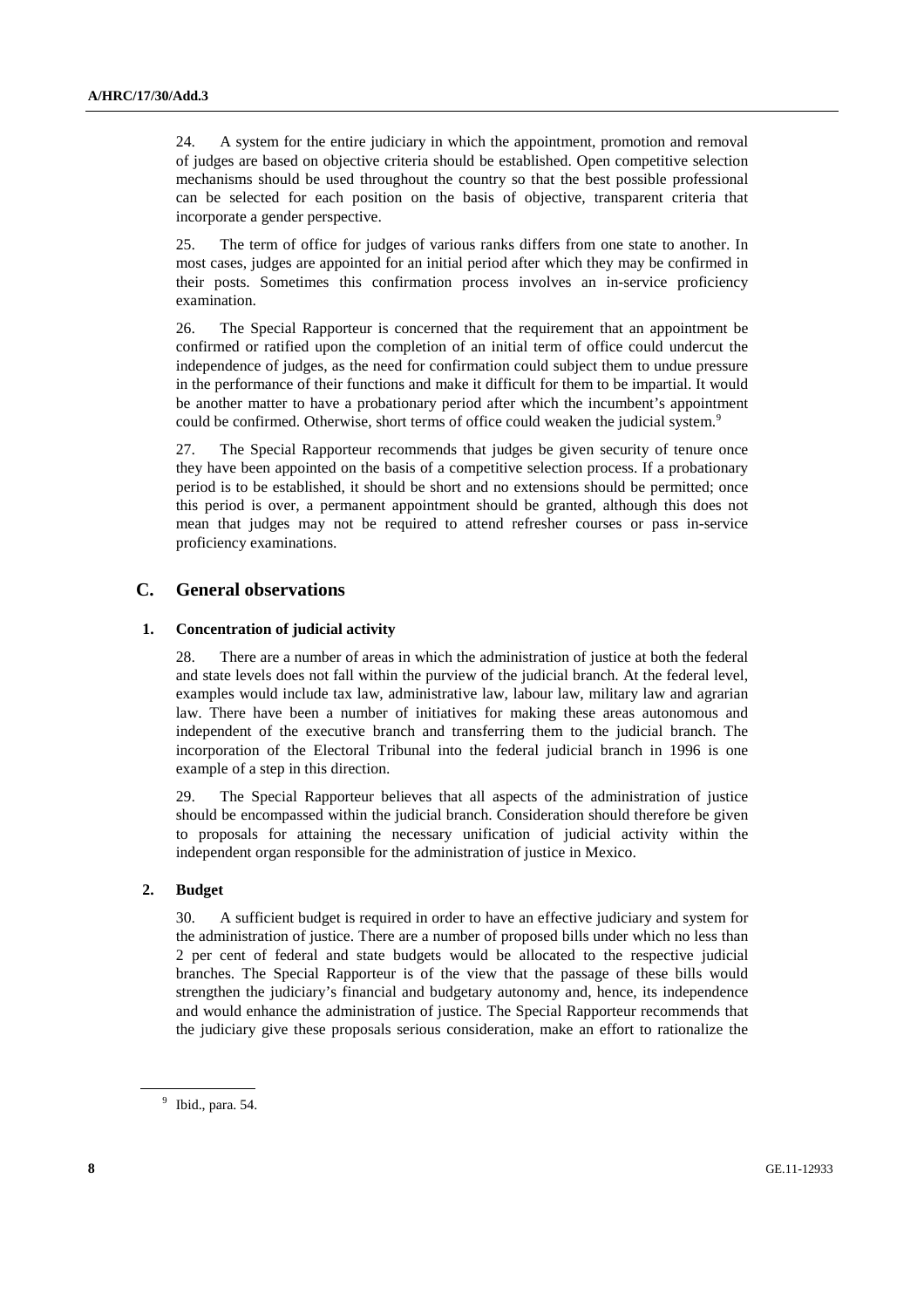expenditures of the judicial branch, increase the transparency of its administrative procedures and heighten its effectiveness and efficiency.

# **III. Recent reforms and developments affecting the judicial system**

31. During her visit, the Special Rapporteur was informed about various long-term constitutional changes geared towards increasing constitutional recognition and protection of human rights and overhauling key institutions with the justice system.

### **A. Constitutional reform of the criminal justice system**

32. The chief aim of the constitutional reform of the criminal justice system approved in  $2008<sup>10</sup>$  is to convert the country's semi-inquisitorial system into an oral, adversarial system of criminal justice. The reform's positive aspects include its incorporation of the principle of the presumption of innocence and the provision that any statement that is not made in the presence of a judge is invalid. The reform will contribute to greater transparency, more effective public information services and better access to the criminal justice system. Difficulties have been encountered in its implementation, however, and the advancement of the reform process does not appear to be underpinned by a determined, constant and steady foundation of political will. The escalation of violence and growing lack of public safety have been cited as reasons for delaying or weakening the implementation of this reform. In some cases, such as in Chihuahua, counter-reforms have been brought to the fore that reduce the new system's effectiveness in guaranteeing fundamental rights.

33. The Special Rapporteur believes that the successful implementation of the reform of the criminal justice system will hinge on political leadership and on the redoubled efforts of all the relevant institutions and stakeholders, as well as on the necessary economic investments and other specific actions. The broad-based political consensus that paved the way for the reform's passage is now in urgent need of the support, in word and deed, of the authorities at the highest level in order to backstop, advocate and accelerate the reform's implementation.

34. Efforts must be made to encourage all court officials and legal professionals to embrace the new criminal justice system and to dispel doubts and misconceptions about the new system's nature and effectiveness. Law school curricula should be reoriented towards the study and analysis of the new criminal justice system.<sup>11</sup> In the opinion of the Special Rapporteur, efforts to introduce a system of indicators for gauging progress in implementing the reform should also be stepped up. The Government has reported that the Technical Secretariat of the Coordinating Council for the Implementation of the Criminal Justice System  $(SETEC)^{12}$  is designing a system of indicators for use in monitoring and evaluating the implementation of the reform and hopes to have baseline indicators for all the states by late 2011.

35. Of the country's 32 federative entities, only Baja California, Chihuahua, Durango, México, Morelos, Nuevo León, Oaxaca and Zacatecas have brought their justice systems into line with the reform. Progress at the federal level since 2008 has not been noteworthy

<sup>&</sup>lt;sup>10</sup> Published in the *Diario Oficial de la Federación* of 18 June 2008.<br><sup>11</sup> The chamber for oral proceedings at the Monterrey School of Law provides an example of good practices in this area.<br><sup>12</sup> Presidential decree of 13 October 2008.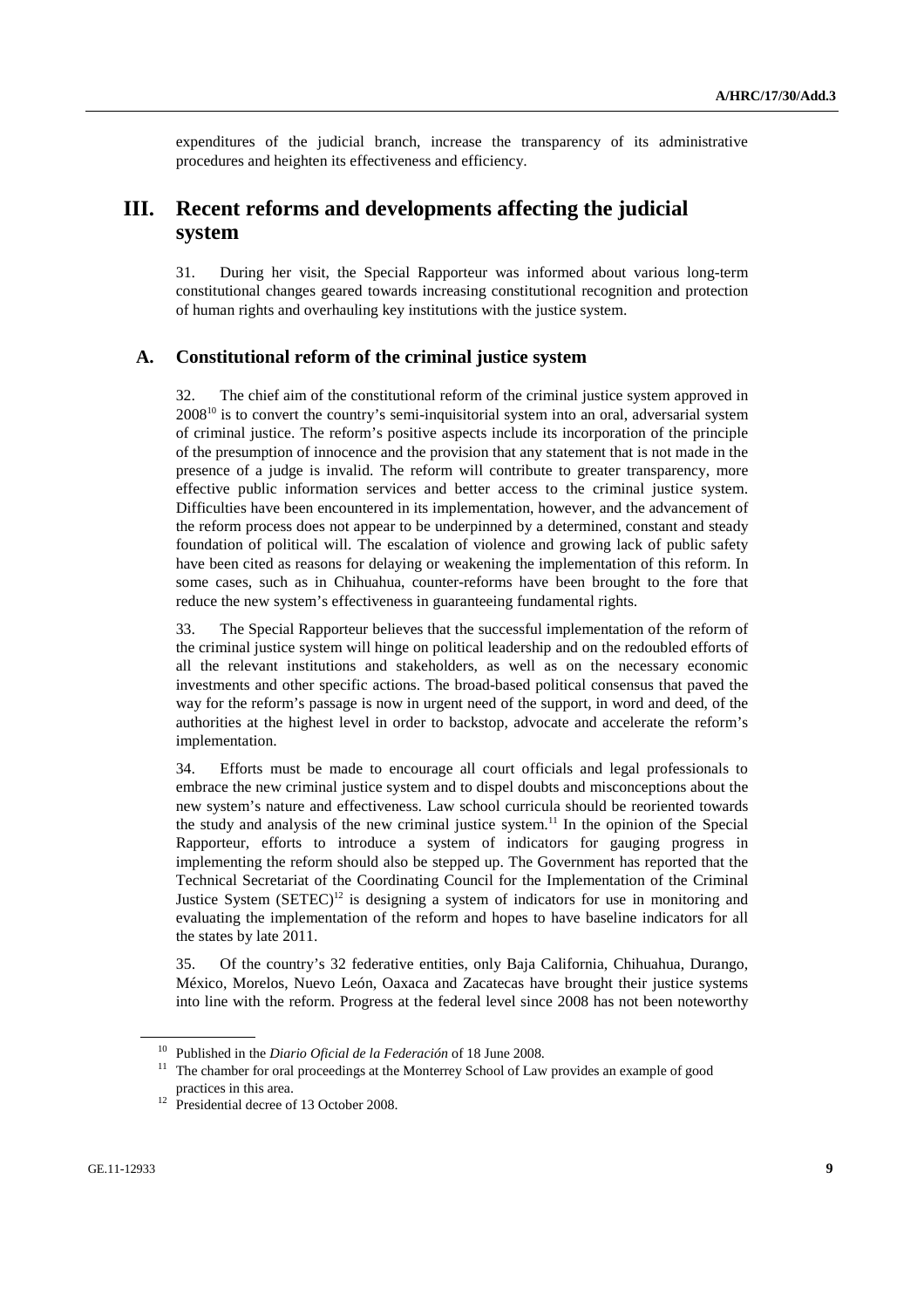either, as the legislature has not yet passed the corresponding amendments to the Federal Code of Criminal Procedure,<sup>13</sup> organizational laws and other ordinances relating to the new criminal justice system or the relevant legislation on the application of criminal penalties and other matters.

36. Under the applicable provisions, the Government of Mexico and the governments of its individual states are free to decide when and how to implement the constitutional reform so long as they do so within the eight-year implementation period, which will come to an end in 2016. Nonetheless, the period of time provided for completion of the reform should be used by the Government of Mexico and by the federative entities to phase in the new system gradually, rather than to defer the actions and changes required for its implementation.

37. As part of this process, passage is recommended, for example, of the Judgements Enforcement Act, which was approved by the Chamber of Deputies in April 2009 and is now before the Senate.

### **B. Reform of the military justice system**

38. In accordance with article 13 of the Constitution, offences and contraventions of military discipline fall within the purview of the military justice system, but military courts "may not, under any circumstances or for any reason, extend their jurisdiction to include persons who do not belong to the Army". In addition, "when a civilian is implicated in an offence or contravention of military law, the case shall be heard by the corresponding civil authority". This provision is clearly stated and is in line with international standards relating to the jurisdiction of military courts, which, by definition, is of an exceptional nature.

39. The wording of article 57 of the Code of Military Justice and, in particular, of section II (a) is a cause of concern, however, inasmuch as offences against military discipline are defined as including ordinary and federal offences when they are "committed by military personnel when on duty or as a result of acts related thereto". As a consequence of this open-ended wording and the even broader way in which it has been interpreted, military personnel alleged to have violated the human rights of civilians have been tried in military courts. This is a source of serious concern at a time when military personnel are serving as public security forces.

40. Following the issuance by the Inter-American Court of Human Rights of its judgement of November 2009 in the case of *Radilla-Pacheco v. Mexico*, in which it determined that Mexico should adopt, within a reasonable period of time, the appropriate legislative reforms in order to make article 57 of the Code of Military Justice compatible with international standards in this field, $14$  the federal executive branch stated that it would submit a bill to limit the scope of military courts' jurisdiction. During the Special Rapporteur's visit, two new judgements were issued by the Inter-American Court of Human Rights in which it again called upon the State to reform the military justice system.<sup>15</sup>

<sup>&</sup>lt;sup>13</sup> The Government has reported that the proposed federal code of criminal procedure was approved by

the Coordinating Council on 9 December 2010. 14 Inter-American Court of Human Rights, *Radilla-Pacheco v. Mexico*, judgement of 23 November

<sup>2009,</sup> operative para. 10. 15 Inter-American Court of Human Rights, *Fernández Ortega and others v. Mexico*, judgement of 30 August 2010, and *Rosendo Cantú and others v. Mexico*, judgement of 31 August 2010.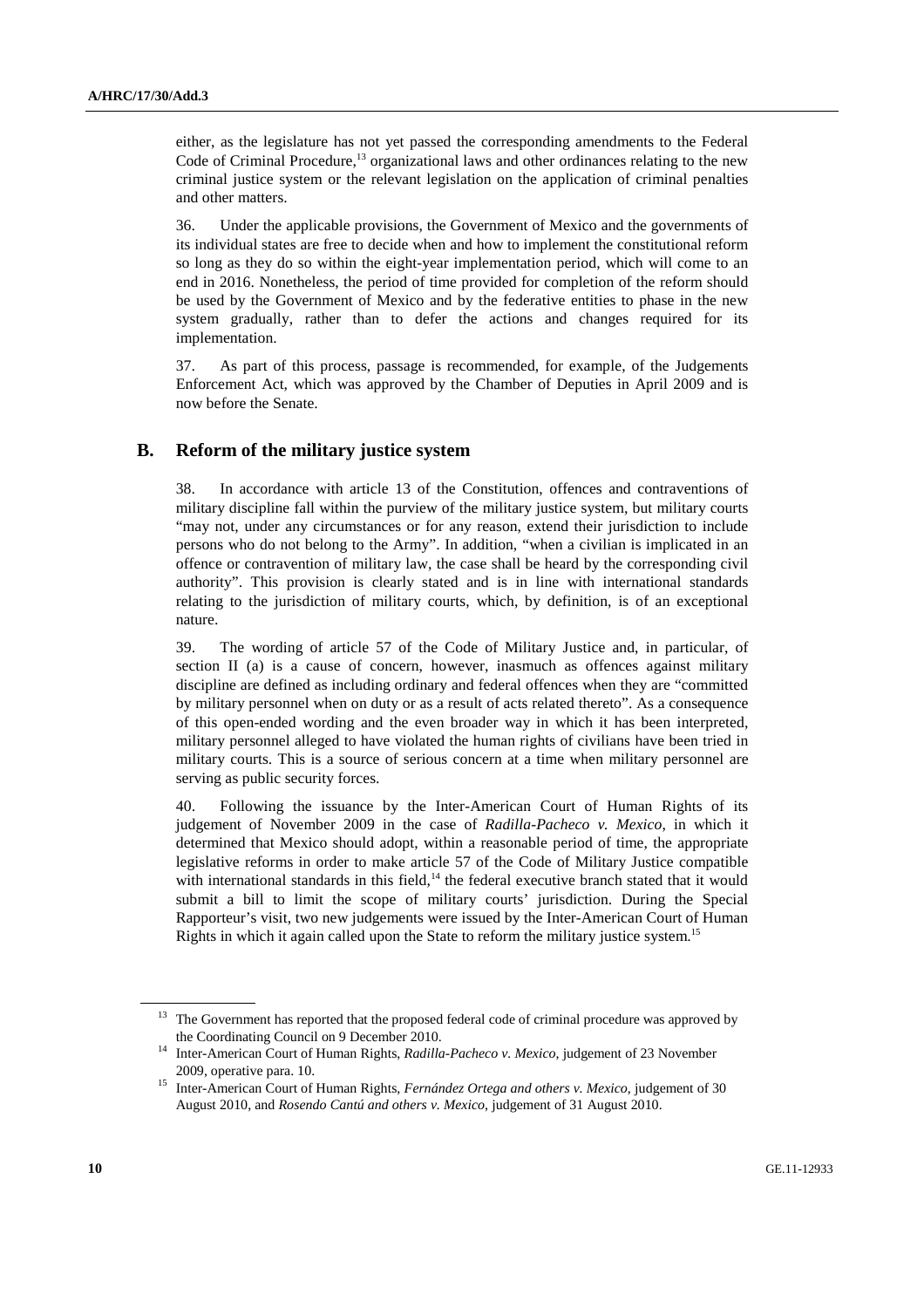41. On 18 October 2010, the federal executive submitted a bill that would exclude only three offences from the jurisdiction of the military courts: enforced disappearance, torture and rape. Although this would certainly be a step in the right direction, a list of specific offences that are not subject to military jurisdiction is not satisfactory, given the exceptional nature of these courts' jurisdiction. Furthermore, this bill would not exclude other equally serious crimes and human rights violations, such as extrajudicial executions, from military courts' jurisdiction.

42. In December 2010, the Inter-American Court of Human Rights again found against Mexico in a judgement in which the Court reiterated that the military courts were not competent to investigate, judge or punish alleged perpetrators of human rights violations and that such violations fell within the purview of the ordinary justice system. In its judgement, the Court added that its finding applied not only to cases of torture, enforced disappearance and rape, but to all human rights violations.16 The Special Rapporteur believes that the military justice system in Mexico should not have jurisdiction over human rights violations or over cases involving civilian victims.<sup>17</sup>

43. An additional concern about this bill is that it would not resolve another shortcoming of the current system of military justice, which is that victims or their family members do not have access to an effective remedy (including amparo) to contest cases tried by the military courts. The Special Rapporteur considers that, in addition to reforming the Code of Military Justice, amendments should be adopted that would provide access to an effective judicial remedy to persons affected by judgements issued by military courts.

### **C. Constitutional reform in the area of human rights**

44. Under the proposed reform, which would amend 11 articles of the Constitution, the human rights standards set forth in international treaties would be expressly recognized in article  $1$ , <sup>18</sup> If passed, this reform would contribute to the effective protection of human rights, to the implementation of recommendations and judgements issued by international human rights organizations and to the development of the Supreme Court's jurisprudence in the area of human rights. Mexico has the opportunity to foster changes in the way that the judicial branch functions so that its inner workings reflect the international commitments assumed by the State.

45. The Special Rapporteur recommends that the constitutional reform relating to human rights be passed as soon as possible and that mechanisms be established for putting into effect the judgements of the Inter-American Court of Human Rights and the decisions and recommendations of other international and regional human rights bodies.

### **D. Reform of the juvenile justice system**

46. In 2006 an amendment to article 18 of the Constitution entered into force under which a special justice system for juveniles was established. Although this amendment does provide for an adversarial system and places emphasis on rehabilitation, the secondary

<sup>16</sup> Inter-American Court of Human Rights, *Cabrera García and Montiel Flores v. Mexico*, judgement of

<sup>26</sup> November 2010, para. 198. 17 See the concluding observations of the Human Rights Committee on the fifth periodic report of

Mexico (CCPR/C/MEX/CO/5), paras. 11 and 18.<br><sup>18</sup> The Supreme Court has already ruled on the ranking of treaties within the national legal system. See Amparo Review No. 1475/98.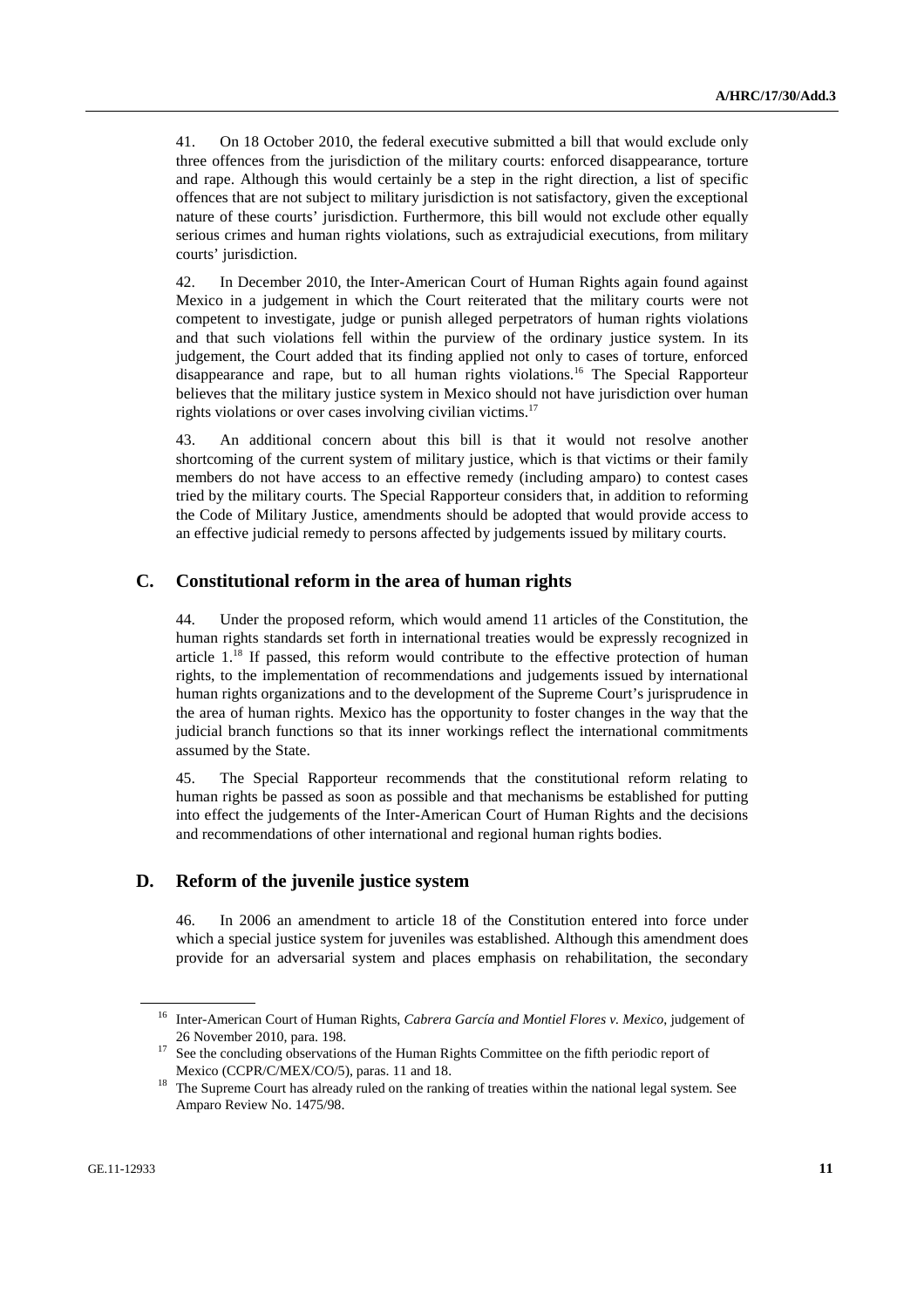federal legislation<sup>19</sup> appears to set aside the principles of public disclosure and of adversarial, oral proceedings. Consideration is being given to an approach whereby, under a transitional article, Congress would make the necessary changes to bring the juvenile justice system into line with the new adversarial criminal justice system provided for in the 2008 constitutional reform once it has been implemented at the federal level.

47. The Special Rapporteur does not understand this *modus operandi*, which would seem to be neglecting an opportunity to make the federal juvenile justice system an example to be emulated rather than a transitional model based on the existing, outmoded system. By definition, the juvenile justice system must be a specialized one that is not linked to the justice system for adults. The Special Rapporteur therefore recommends that the juvenile justice system adopt an oral and adversarial procedural model that includes all the protective mechanisms provided for in the Convention on the Rights of the Child and is in full compliance with international standards in the area of juvenile justice.

48. Sufficient funding must also be provided for the implementation of the constitutional reform relating to the juvenile justice system at all levels, particularly in terms of the necessary infrastructure and specialized training for the system's staff.

### **E. Reform of amparo proceedings**

49. Amparo proceedings, which are an institution of Mexican origin, appear to have become an inaccessible, slow, complicated and costly remedy that is out of the public's reach. A reform is currently under discussion which, in the view of the Special Rapporteur, ought to afford broader access to amparo proceedings, provide for the recognition of legitimate interests, permit the institution of collective amparo proceedings, give general effect to amparo decisions under certain circumstances, and strengthen the role of this legal institution in protecting human rights.

50. The Special Rapporteur considers that Congress should pass the constitutional amendment concerning amparo proceedings without delay and that a new law on the remedy of amparo should be promulgated that is fully aligned with international human rights standards and that duly reflects the proposals presented by the federal judiciary.

# **IV. Challenges for the justice system**

## **A. Escalating violence and a growing lack of public security as a result of organized crime**

51. During her visit, the Special Rapporteur saw first-hand that Mexico is in crisis owing to the exponential increase in violent incidents, most of which are linked to organized crime. This situation has a direct impact on the work of judges, public prosecutors, public defenders and lawyers. In many cases, judges, court officials and legal professionals are unable to act freely or fully independently because they are faced with threats, intimidation, harassment and other forms of undue pressure.<sup>20</sup> In addition, criminals and particularly organized crime are stepping up their efforts to infiltrate and interfere with judicial institutions through the use of corruption and threats. The Special Rapporteur

<sup>&</sup>lt;sup>19</sup> On 9 December 2010, the Joint Senate Committee on Justice, Internal Affairs and Legislative Studies

submitted a bill that would, inter alia, promulgate the Federal Juvenile Justice Act.<br><sup>20</sup> During the Special Rapporteur's stay in the country, an attack at a federal court building in Monterrey, Nuevo León, left one security officer wounded.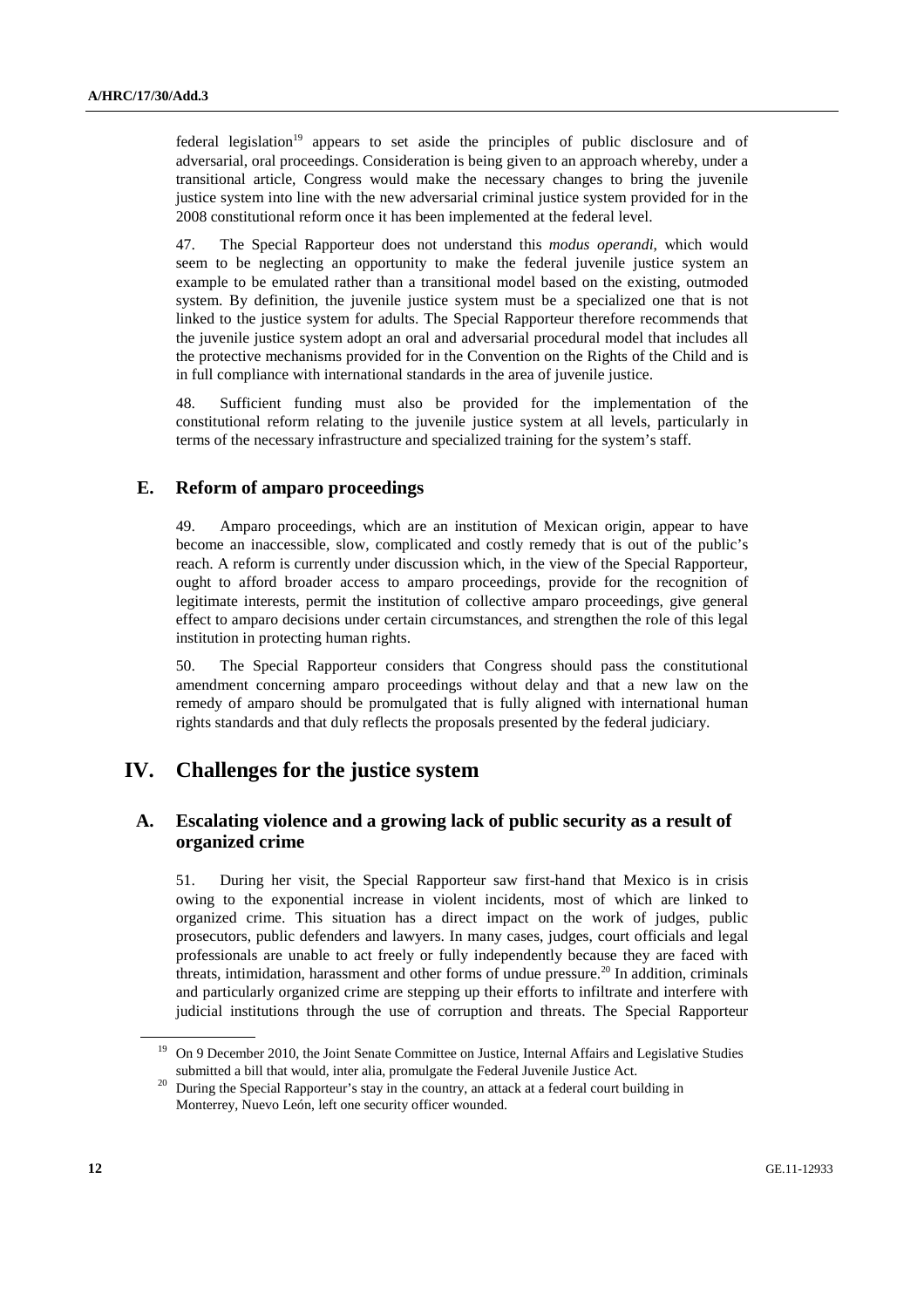believes that it will only be possible to strengthen democracy and the rule of law and to combat violence effectively if the justice system as a whole is sound, independent and properly shielded from threats, pressure and outside interference.

52. The Special Rapporteur sees the safety of judges, prosecutors and lawyers as a key issue. The State is responsible for ensuring their safety and to take into account the specific risks to which they are exposed in the course of, for example, particularly sensitive cases, such as those dealing with corruption, organized crime or human rights violations.<sup>21</sup>

53. In view of the above, the Special Rapporteur therefore recommends that a comprehensive preventive system be adopted for the protection of all justice officials at the federal and state levels.

### **B. Impunity**

54. The Special Rapporteur believes that widespread impunity, which has come to be seen as commonplace, is one of the major challenges to be faced by Mexico. Its causes appear to include a flawed system of crime investigation and repeated jurisdictional disputes between federal and state authorities which hinder the State's efforts to mount an effective response.

55. In addition, a number of sources, including senior officials, have informed the Special Rapporteur about widespread corruption in the police force, particularly at the municipal and state levels, which criminal groups appear to have infiltrated to a greater extent. The current structure of the country's police apparatus is not conducive to its control and oversight either, since 92 per cent of the country's approximately 420,000 police officers work in the state and municipal forces. At the municipal level alone, there are some 22,000 different police forces. The Federal Government is seeking to overhaul this apparatus by establishing a single leadership structure in each state as a means of increasing the professional stature of the police force and strengthening oversight and accountability.

56. Corruption is found at all levels of the justice system. Although the Government has introduced "confidence checks" and reviews of the finances of police officers, public prosecutors and the staff of other judicial bodies in an effort to address this problem, these measures do not appear to have been enough to eradicate corruption.

57. The Special Rapporteur notes that the extent of government involvement in the effort to combat impunity is a reflection of the extent of a State's commitment to the full enjoyment of human rights.<sup>22</sup>

58. Steps should be taken, as a matter of urgency, to strengthen the technical and investigative capacity of the country's police forces and public prosecution services and to provide specialized and professional training to their staff. The structure of the police force should also be overhauled with a view to improving oversight and the professional stature of its members. The system for apportioning responsibility for investigating crimes and prosecuting offenders between federal and state agencies needs to be clarified.

See A/HRC/11/41, para. 79. See also principle No. 11 of the Basic Principles on the Independence of the Judiciary, guideline No. 5 of the Guidelines on the Role of Prosecutors and principle No. 17 of the Basic Principles on the Role of Lawyers, adopted by the Eighth United Nations Congress on the Prevention of Crime and the Treatment of Offenders, held in Cuba from 27 August to 7 September 1990.<br><sup>22</sup> Interim report of the Special Rapporteur to the General Assembly ( $A/65/274$ ), para. 79.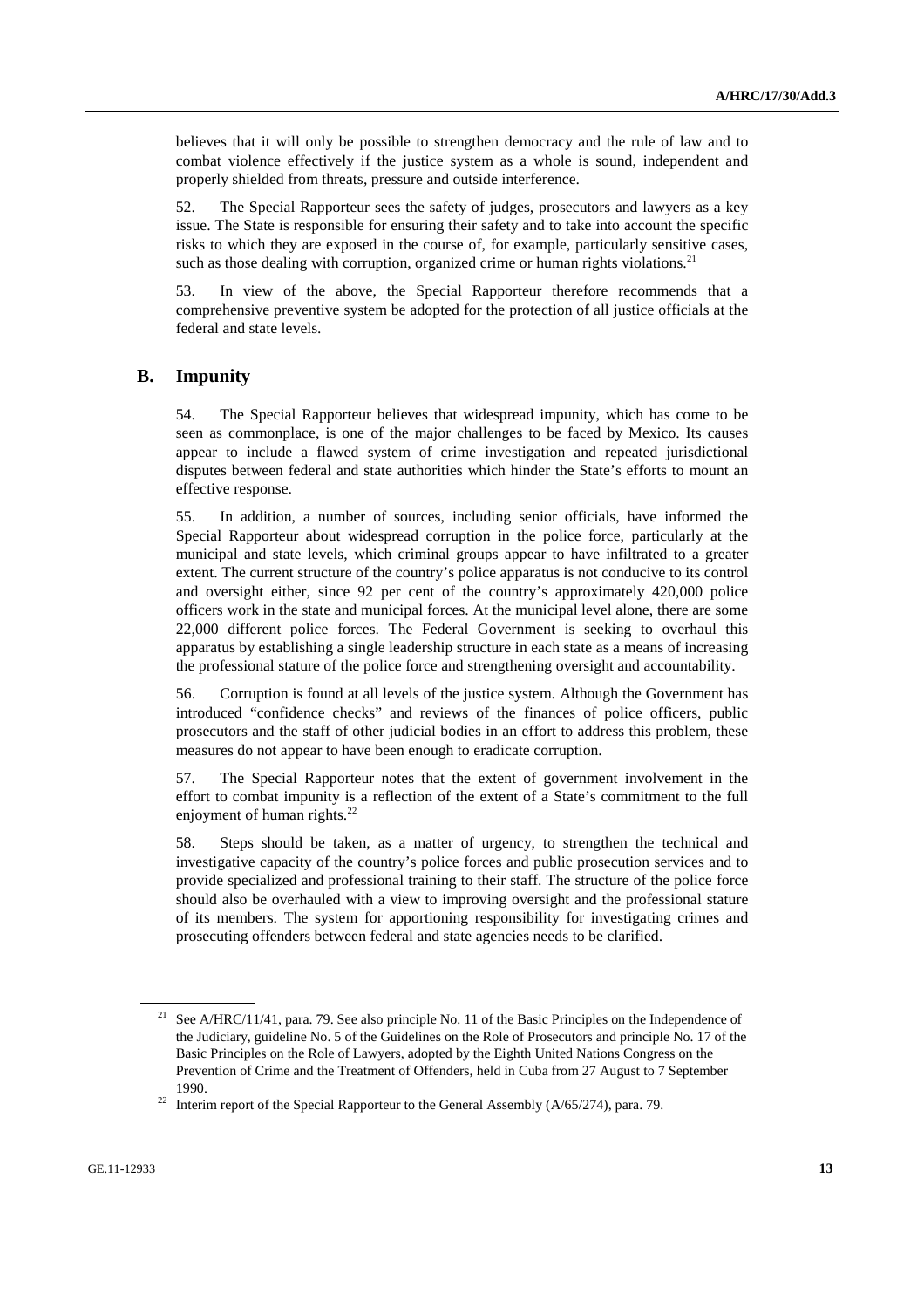59. Internal oversight mechanisms also should be reinforced to ensure accountability of all components of the criminal justice system (police force, public prosecution services, the judiciary, offices of public defenders and judicial officials).

## **C. Preventive custody**

60. Preventive custody (*arraigo*) is a precautionary measure that is used to make sure that a suspect remains available during the criminal investigation stage. An article providing for preventive custody was incorporated into the Constitution in 2008, after the Supreme Court had ruled that such detention was unconstitutional in 2006.<sup>23</sup>

61. The decision to provide for the use of preventive custody in the Constitution presumably has something to do with the Government's need for such an instrument given the exceptional degree of violence in the country caused by the presence of organized crime. The most commonly cited rationale for preventive custody, however, is that it can be used in cases of flagrante delicto when the person in question has apparently been involved in the commission of some other offence associated with organized crime but there is not yet sufficient evidence to prove it.

62. In these cases, as a general rule, rather than prosecuting a person for a flagrante delicto offence, prosecutors prefer to have them held in preventive custody even though they do not have enough evidence to charge them with another more serious crime. This is also because prosecutors usually prefer to have such people available for questioning rather than having them brought before a judge.

63. These considerations simply confirm the arbitrary nature of preventive custody and its incompatibility with the principle of the presumption of innocence and the right to personal liberty. Cases of preventive custody were found to be a form of arbitrary detention by the Working Group on Arbitrary Detention of the Human Rights Council following its visit to Mexico. Moreover, it was found to be inherently at variance with the oral, adversarial model adopted by Mexico for use in its system of criminal procedure.

64. Under the provision governing preventive custody, persons may be detained for the purpose of an investigation, whereas the appropriate and correct course of action would be to swiftly undertake an effective investigation and then proceed to make an arrest. The use of preventive custody is the outgrowth of a poorly functioning system for investigation and the administration of justice. It creates incentives that run counter to the enhancement of judicial authorities' investigative capacity and may be conducive to other human rights violations. The Special Rapporteur therefore considers that the legal institution of preventive custody should be expunged from Mexico's criminal justice system.

<sup>&</sup>lt;sup>23</sup> Article 16 of the Constitution states that: "When dealing with organized crime, the judicial authority, at the request of the prosecutor, may order that a person be held in preventive custody in a facility and for a period of time as provided for by law, up to a maximum of 40 days, if such detention is necessary for the success of the investigation or for the protection of persons or property, or if there is a well-founded risk that the suspect will abscond from justice. This time period may be extended if the Public Prosecution Service demonstrates that the original grounds for preventive custody are still valid. The total period of preventive custody may not, however, exceed 80 days."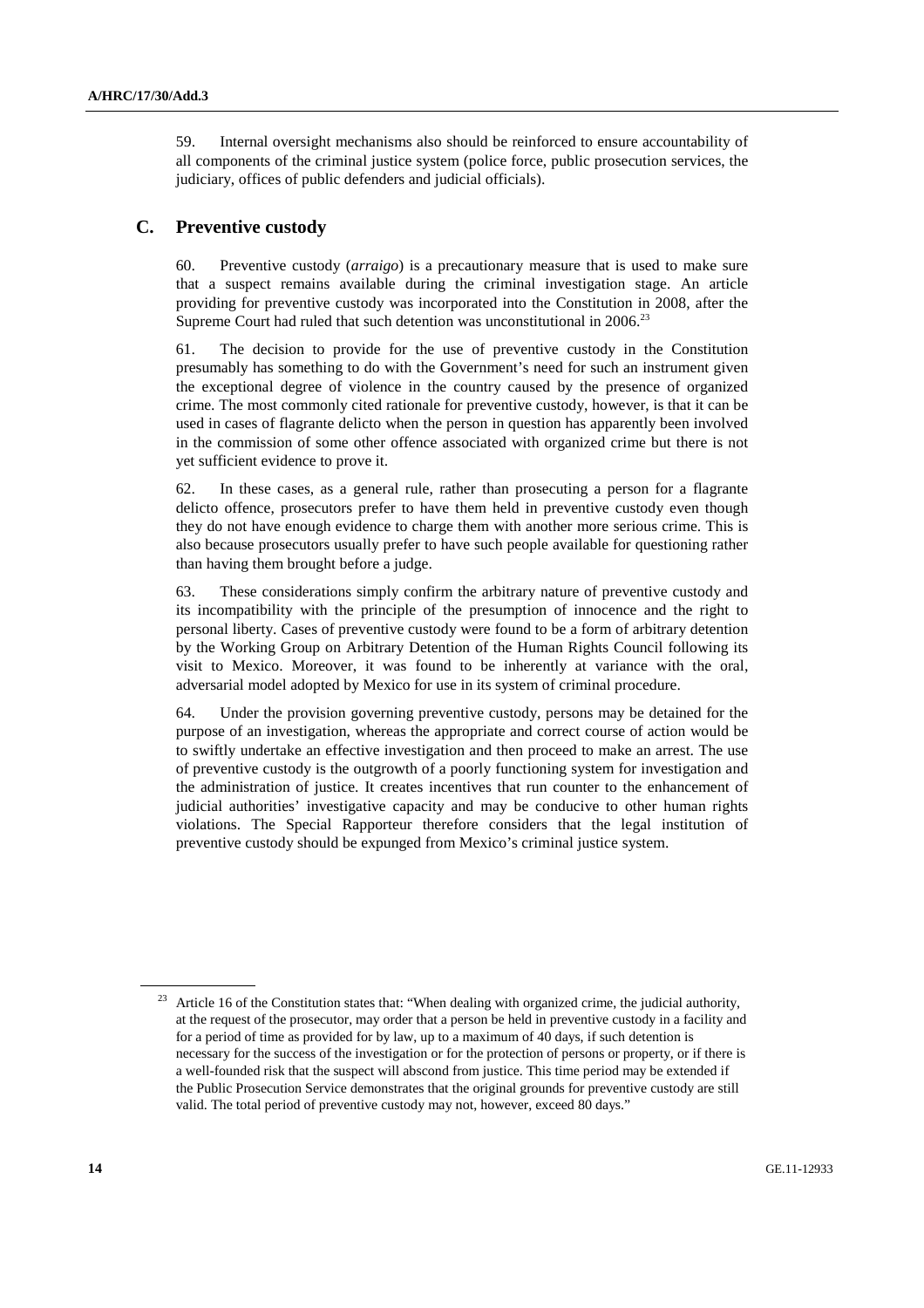# **V. The legal profession and the Office of the Public Defender**

## **A. The legal profession**

65. The Special Rapporteur found that the standards that individuals are required to meet in order to become members of the legal profession are not uniform and that there is no independent oversight mechanism for upholding the quality, integrity, ethics and good repute of the profession. The great majority of the lawyers with whom the Special Rapporteur met referred to a lack of confidence in the profession and a tendency to disparage it and felt that there was an urgent need for its revitalization and regulation.

66. Apart from differences in legal training, the quality of the services rendered by legal professionals also has to do with other factors, such as the presence of procedures for establishing responsibility and accountability, and with the application of strict ethical standards in the profession. No such structural apparatus for practitioners of the legal profession appears to be in place. There is therefore an urgent need to regulate the legal profession in order to ensure that qualified, professional representation is provided. One of the measures that could improve the situation would be to make membership in the bar association and bar certification a requirement. Another would be to require persons who have completed law school and who wish to practice law to complete an internship and take a comprehensive examination in order to obtain their law degree and qualify to exercise the profession.

67. Another important factor is that the great majority of lawyers, including those employed in the judicial branch, do not seem to routinely invoke international human rights law. This state of affairs clearly reflects a form of cultural resistance which can be altered only through the provision of a sound legal education with an international human rights focus.

68. The Special Rapporteur considers that international human rights law should be an obligatory part of the curricula of all law schools.

69. International human rights law should be covered in the courses that students must take in order to become judges or lawyers. Training in this area should not be confined to the early stages of a person's career, but should instead be provided on an ongoing basis throughout justice officials' professional lives.

70. A coordinated, sustainable civic and legal education policy should also be designed and implemented across-the-board, not only for law students, but for the population at large.

### **B. The Office of the Public Defender**

71. In order to ensure that justice is administered properly, public defence attorneys must perform their duties in a professional and effective manner. The alignment of public defenders' salaries with those of public prosecutors as part of the 2008 constitutional reform is clearly a step forward, as is constitutional recognition of accused persons' right to a qualified, professional defence.<sup>24</sup>

72. The Federal Office of the Public Defender is part of the judicial branch. At the state level, however, the situation varies; in some states, the public defender's office is attached

 $24$  Article 20, section B VIII, of the Constitution.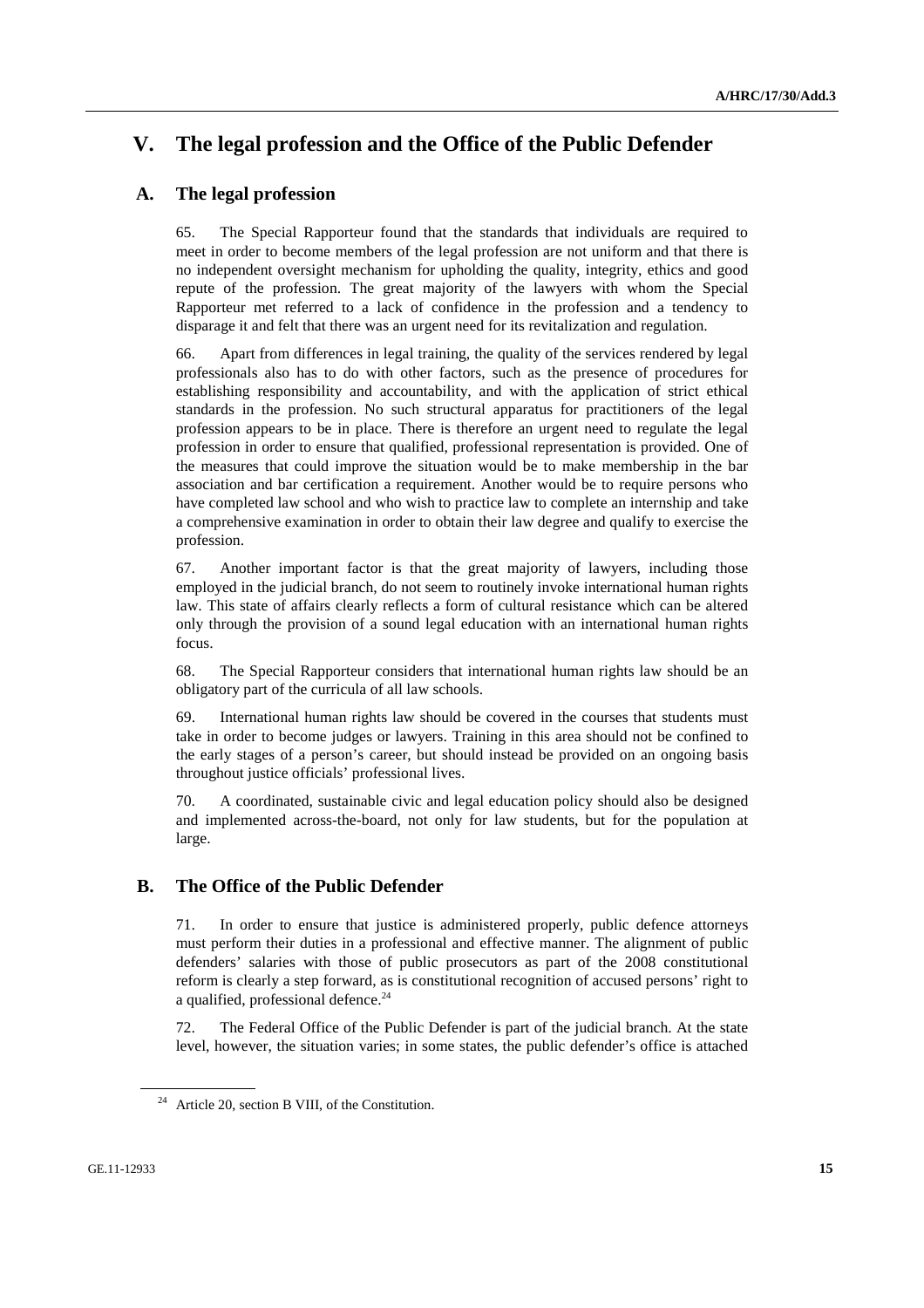to the judicial branch, as in Chiapas, whereas, in others, it is part of the executive branch, as in Yucatán, San Luis Potosí, México and Nuevo León. The autonomy and independent action of the public defender's office may be hampered in states where both the public defender's office and the public prosecution service are attached to the executive branch. There are marked differences between the situation at the state and federal levels in terms of the quality, effectiveness and accessibility of public defence services.

73. The Special Rapporteur considers that, in order to uphold the principle of equality of arms, offices of the public defender should be made independent of the executive branch. She also recommends that these offices' infrastructure should be improved by, for example, allocating sufficient human and financial resources and setting up autonomous investigative and expert services units within these offices.

# **VI. Access to justice**

74. Mexicans, and especially vulnerable groups and people living in marginal areas, generally see the justice system and judicial officials as being remote from their daily lives and not readily accessible.

75. The actual physical distance between the places where people live and the courts in some regions, a lack of infrastructure and of suitable facilities for persons with disabilities, and discriminatory treatment of certain groups are some of the factors that interfere with people's access to justice. In the most remote areas of the country, infrastructure is inadequate, and victims, parties to a trial, other litigants, lawyers and public defenders have to travel long distances to reach the courts. The Special Rapporteur has also observed that, mainly at the local level, the courts have difficulty in ensuring access to persons with disabilities.

76. Mexico should build the capacity of its institutions and procedures for guaranteeing the right of disadvantaged persons and members of vulnerable groups to obtain justice. As part of this effort, it should also promote access to the justice system for persons living in remote areas of the country.

### **A. Women**

77. Although advances have been made in providing women with access to justice, including the promulgation of laws aimed at giving women access to a life free of violence, women continue to face obstacles in this respect. As a result of the unsafe situation existing in the country, the number of women victims has increased. Gender-based violence has also been on the rise, while the percentage of such cases which are solved remains very low. The Special Rapporteur has received information about cases of gender-based violence in which staff of the public prosecution service have pressured victims to drop their charges and resolve the situation through conciliation proceedings or mediation.

78. Judicial institutions' efforts to incorporate a gender perspective into their work have not yet resulted in effective gender mainstreaming across the entire range of judicial activity, as gender stereotypes continue to exist.

79. The Special Rapporteur urges judicial authorities and other officials involved in the administration of justice to take all necessary steps to ensure that women have full access to justice and, in particular, to make certain that cases of violence against women are effectively investigated and their perpetrators punished, as well as to mainstream a gender perspective in all areas of activity of the judicial system.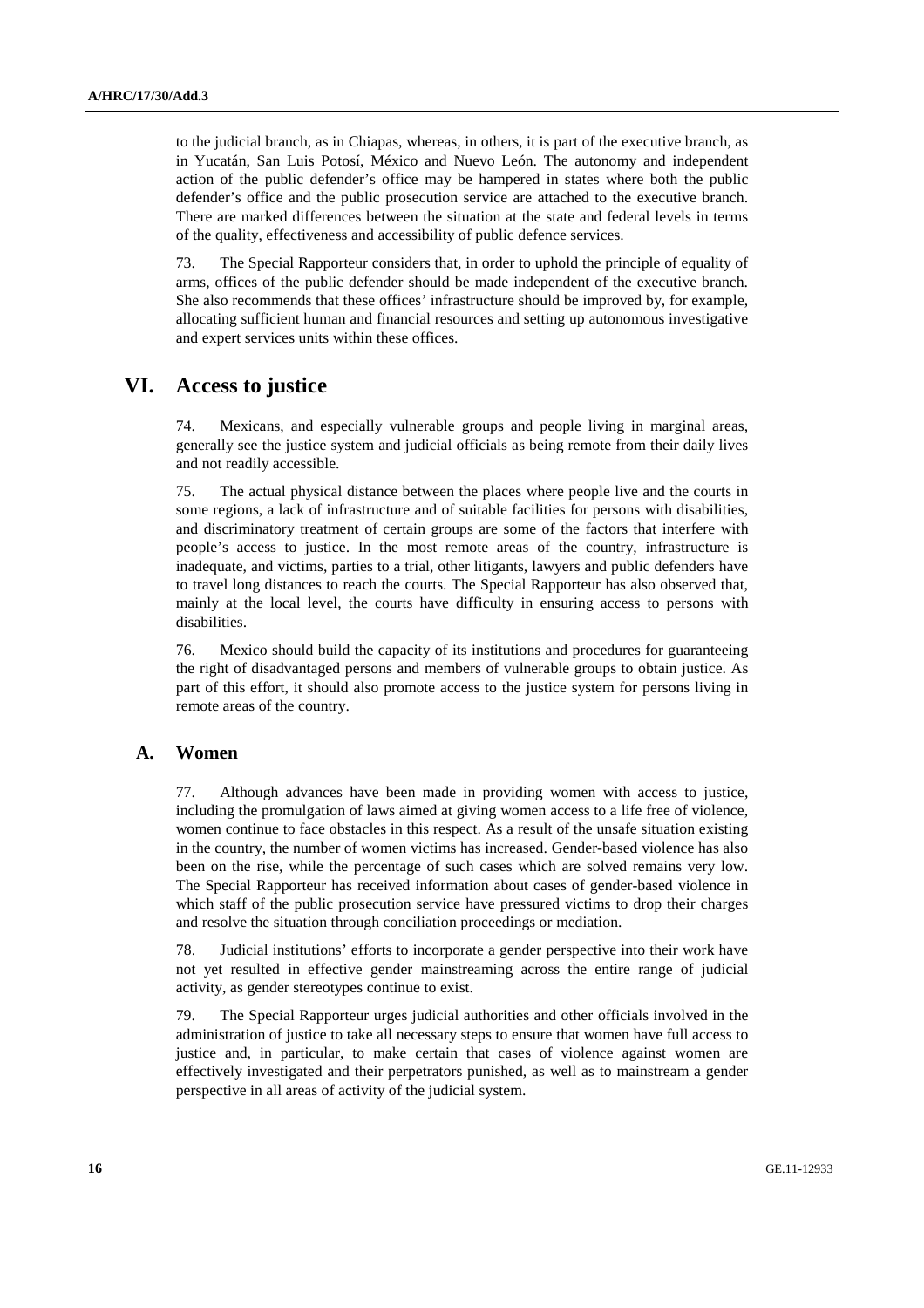### **B. Indigenous peoples**

80. The Special Rapporteur is aware of the legislative progress that has been made in improving indigenous peoples' access to justice. The extent to which indigenous peoples' and communities' right to apply their own legal systems is recognized varies a great deal, however. The tendency in most local legislatures is to restrict the material jurisdiction of indigenous judicial authorities. In some cases, community authorities responsible for the administration of traditional justice are required to have formal legal training or to be formally appointed, and the traditional system is subordinate to the ordinary justice system. Difficulties in ensuring the availability of bilingual court interpreters also persist.

81. Educational media campaigns in indigenous languages designed to inform people about the procedures for obtaining access to the justice system need to be stepped up. In addition, information about the ways in which justice is administered by indigenous peoples and about the need to respect their legal systems should be disseminated among, inter alia, judicial officials.

## **VII. Conclusions**

82. **In general, the federal judiciary is independent and impartial. The Supreme Court has played a key role in recent years, especially in opening its door to the public and in promoting the reform of the country's justice system.** 

83. **The independence, autonomy and impartiality of judicial bodies at the state level are being called into question, however, because of the fact that the federal executive takes part in the appointment of judges at that level. The linkage existing between superior court judges and the executive branch at the state level can seriously undermine the independence and autonomy of judicial bodies at the local level.** 

84. **At both the federal and state levels, with the exception of the Supreme Court, the independence of the judiciary is threatened by a lack of transparency and the impunity that this engenders, by inefficiency and corruption, and by undue influence and interference on the part of the public and private sectors.** 

85. **At the federal and state levels, there are areas of judicial activity that do not fall within the purview of the judicial branch, such as tax, administrative, labour, military and agrarian law.** 

86. **The requirement that a judicial appointment be confirmed after an initial period has been completed, which seems to be in effect at the federal level and in virtually all the states, could undermine the independence of the judiciary, since the need to have their appointments ratified could expose judges to undue pressure and deprive them of the necessary impartiality.** 

87. **The fact that the Public Prosecution Service is part of the executive branch could erode the credibility of the Service, which is supposed to take an objective approach to the investigation of crimes and the prosecution of accused persons, and could undermine people's confidence in its ability to do so.** 

88. **Successful implementation of the reform of the criminal justice system will hinge on political leadership and on the redoubled efforts of all the relevant institutions and stakeholders, as well as on economic investments and other actions which should be undertaken at once.** 

89. **The proposal for the reform of the military justice system, as it currently stands, does not appear to be satisfactory. The Special Rapporteur shares and**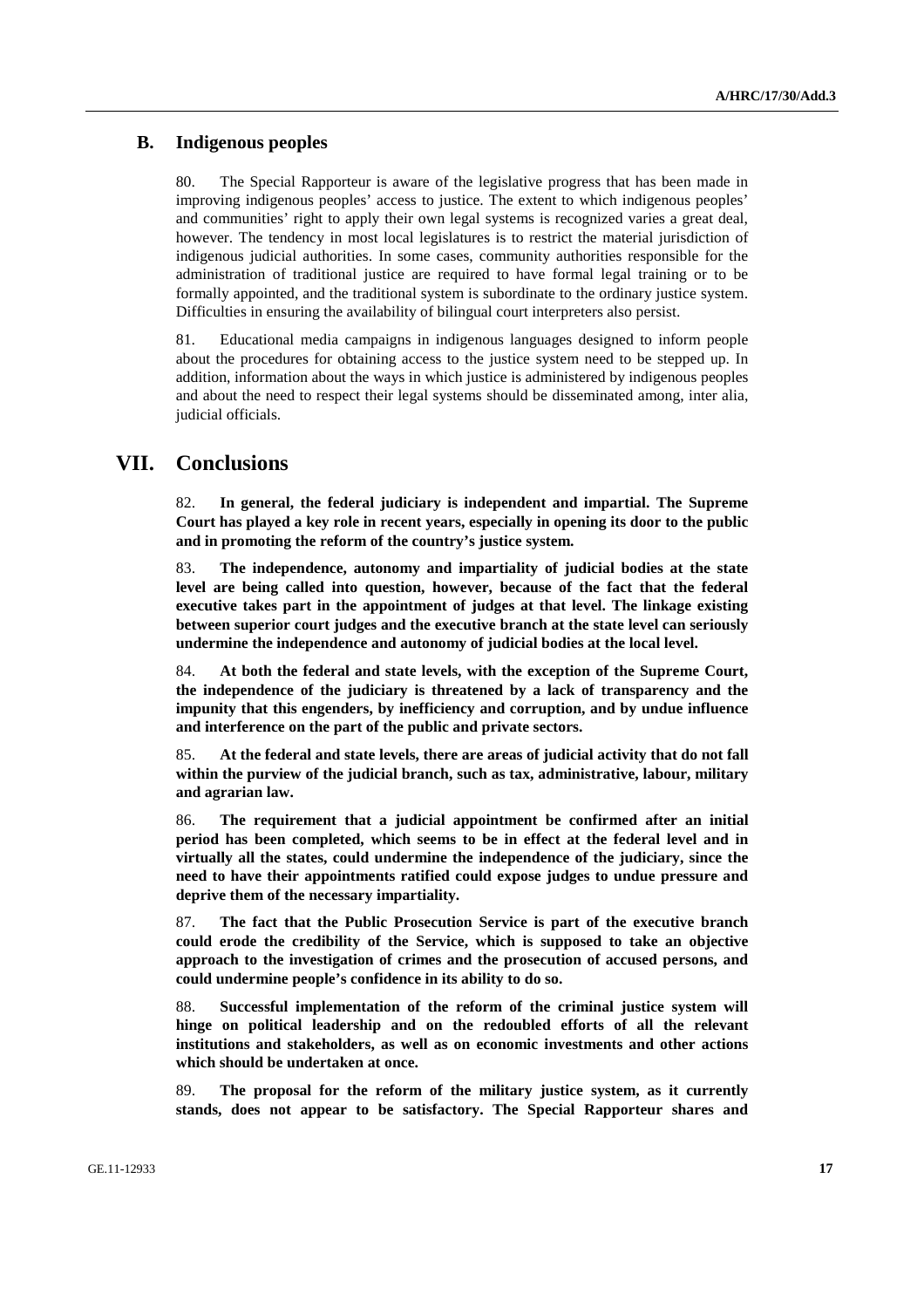**reiterates the conclusions of a number of global and regional human rights organizations that have maintained that Mexico's military courts should not have jurisdiction over cases involving human rights violations or cases in which the victims are civilians.** 

90. **The human rights reform passed by Congress plays an extremely important part in ensuring the effective protection of the human rights of all persons by, in particular, contributing to the implementation of recommendations and decisions made by international and regional human rights organizations.** 

91. **The shortage of financial and human resources and the absence of suitable specialized and general training for members of the police force and of the Public Prosecution Service are some of the greatest challenges for the country's justice system.** 

92. **Preventive custody (***arraigo***) is an arbitrary measure that is incompatible with the principle of the presumption of innocence and the right to personal liberty. It is also inherently at variance with the oral, adversarial model with which Mexico has replaced its former semi-inquisitorial system.** 

93. **Access to justice is an area in which Mexico must do more for the sake of many of its citizens, especially women, the indigenous population, immigrants and people living in poverty and in remote rural areas.** 

## **VIII. Recommendations**

94. **Based on the above conclusions, the Special Rapporteur would like to make the following recommendations to the Government of the United Mexican States:** 

 **(a) Steps should be taken towards the functional, organizational and structural unification of all judicial activity in Mexico within the judicial branch;** 

 **(b) An autonomous, appropriate and sufficient budget should be established for the effective, independent and autonomous operation of the judiciary and for the administration of justice;** 

The bills and proposals submitted to a number of legislatures under **which no less than 2 per cent of federal and state budgets would be allocated to the respective judicial branches should be considered and approved. The judiciary should also do more to rationalize expenditure, make its administrative activities more transparent, and operate more effectively and efficiently;** 

 **(d) Consideration should be given to the use of special temporary measures to attain a gender balance in the judiciary, along with proper training and awarenessraising activities so that all members of the judiciary will understand the aim and rationale of these special measures, and to ensure that women join the judiciary and are promoted within it;** 

The proposals for the improvement of the justice system made by the **Supreme Court in its white paper and within the framework of State reforms should be examined and taken into account;** 

 **(f)** *Appointment of judges and their terms in office***. The necessary steps, including structural and legislative changes, should be taken to ensure that the members of the judiciary at the state level are fully independent of the corresponding executive branch;**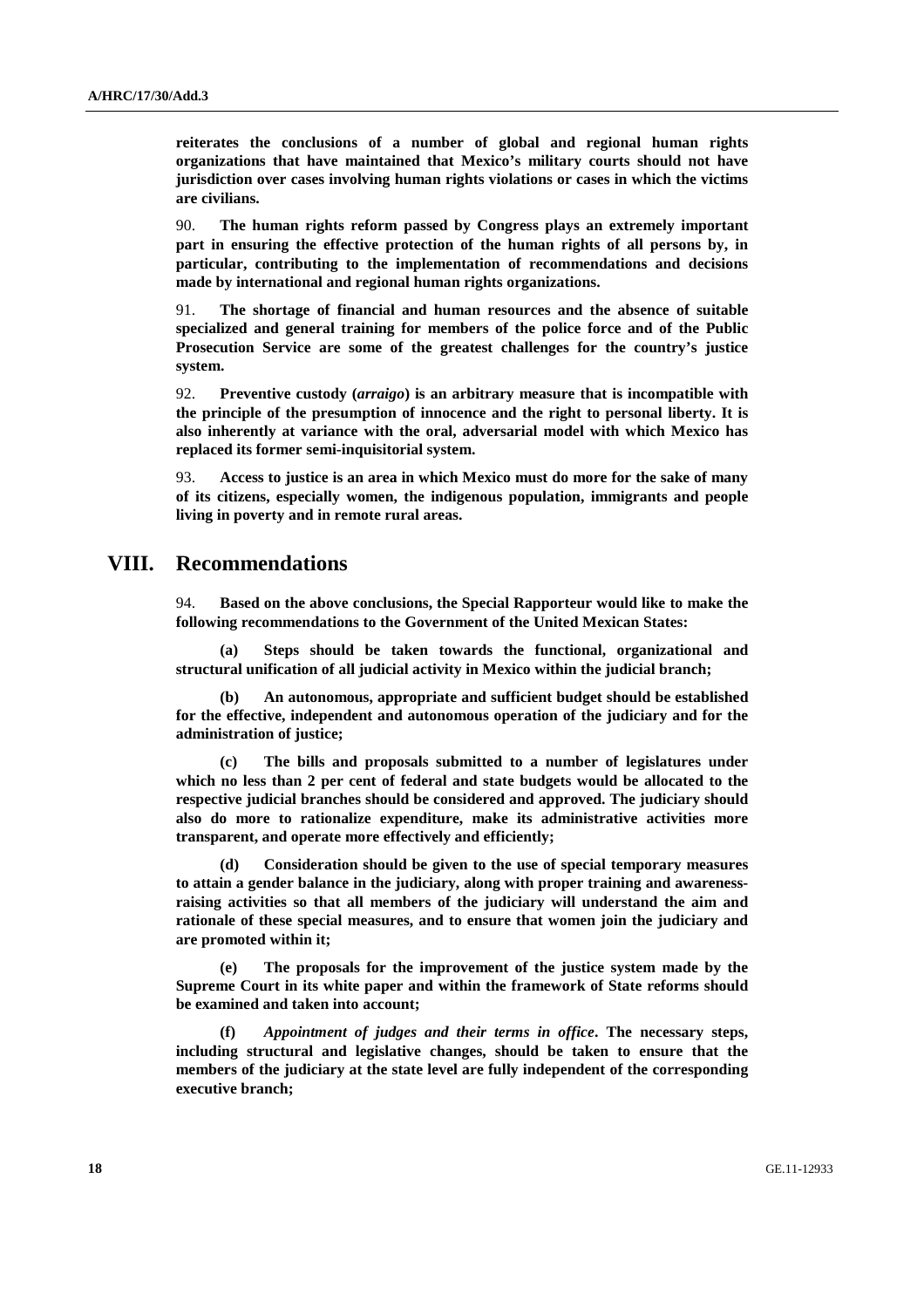**(g) A system for the entire judiciary in which the appointment, promotion and removal of judges are based on objective criteria should be fully established. Competitive selection mechanisms should be used throughout the country so that the best possible professionals can be selected on the basis of objective, transparent criteria that incorporate a gender perspective;** 

 **(h) Judges should be given security of tenure once they have been appointed on the basis of a competitive selection process and their appointments should be made permanent. If a probationary period is to be established, it should be short and no extensions should be permitted. Once this period is over and the candidates' performance has been judged to be satisfactory, they should be given permanent appointments, although this does not mean that judges may not be required to attend refresher courses or pass in-service proficiency examinations;** 

 **(i)** *Council of the Judiciary***. The Council of the Judiciary should be presided over by someone other than the Chief Justice of the Supreme Court, who has important, full-time duties to discharge. There should also be a balanced representation of men and women who are knowledgeable about gender issues;** 

In view of the fact that the decisions of the Council of the Judiciary are **final and cannot be contested, and that there is therefore no judicial or other appeal against such decisions (unless they refer to the appointment, assignment, confirmation or removal of federal judges, which can be reviewed by the Supreme Court, or to the removal of judges at the state level), the Special Rapporteur recommends that provision be made for another independent judicial body to review disciplinary and administrative decisions, whether taken at the federal or state level, which have an impact on the status of judges;** 

 **(k) A national council should be established within the judiciary to coordinate the work of the councils of the judiciary;** 

 **(l)** *Public Prosecution Service***. Consideration should be given to the proposals that have been put forward for making the Public Prosecution Service genuinely autonomous from the executive branch;** 

 **(m) In order to ensure effective oversight of public prosecution services, their transparency must be enhanced and the system for ensuring their accountability must be improved through, inter alia, the work of internal oversight bodies. The process involved in converting the country's public prosecution services into autonomous bodies should be coupled with their rationalization and reorganization;** 

 **(n)** *Constitutional reform of the criminal justice system***. The broad-based political consensus that paved the way for the passage of this reform is now in urgent need of the support, in word and deed, of the authorities at the highest level in order to backstop, advocate and accelerate the reform's implementation;** 

 **(o) Efforts should be made to radically alter the attitude of court officials and legal professionals towards the new criminal justice system, to encourage them to embrace it, and to dispel doubts and misconceptions about the new system's nature and effectiveness. Law school curricula should be reoriented towards the new criminal justice system. A system of indicators for gauging progress in implementing the reform should be introduced without delay;** 

 **(p) The period of time provided for completion of the reform should be used by the Government of Mexico and by the federative entities to phase in the new system gradually, rather than to defer the actions and changes required for its implementation;**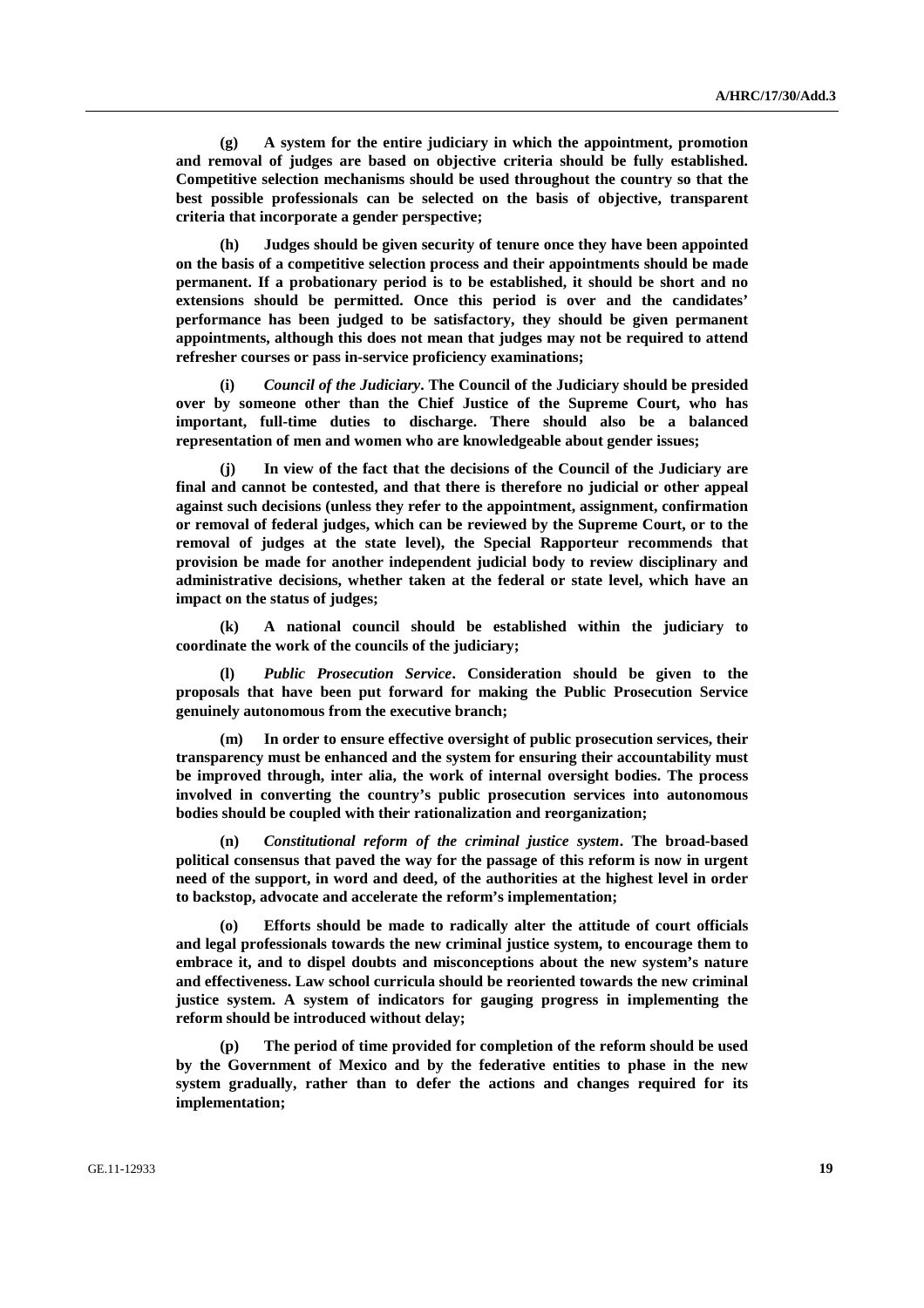**(q) In order to provide effective access to justice, mechanisms should be established to ensure prompt and full execution of judicial decisions and compliance with them. The bill on the enforcement of judgements which was approved by the Chamber of Deputies in April 2009 and is currently under consideration by the Senate should be passed as soon as possible;** 

 **(r)** *The military justice system***. In addition to reforming the Code of Military Justice, persons affected by judgements issued by military courts should have an effective judicial remedy for contesting or challenging them;** 

 **(s)** *Constitutional reform in the area of human rights***. This reform should enter into force as soon as possible. In addition, consideration should be given to the establishment of mechanisms for facilitating the implementation in Mexico of judgements of the Inter-American Court of Human Rights and the decisions and recommendations of other international and regional human rights bodies;** 

 **(t)** *The juvenile justice system***. The juvenile justice system should immediately adopt an oral, adversarial procedural model that includes all the protective mechanisms provided for in the Convention on the Rights of the Child and is in full compliance with international standards in the area of juvenile justice;** 

 **(u) Implementation of the constitutional reform relating to the juvenile justice system at all levels requires, as a matter of urgency, that sufficient funding be provided for the necessary infrastructure and specialized training for the system's staff;** 

 **(v)** *Reform of amparo proceedings***. Mexico should facilitate access to amparo proceedings, which are an institution of Mexican origin. It should provide for the recognition of legitimate interests, permit collective amparo proceedings, give general effect to amparo decisions under certain circumstances and strengthen the protection afforded by this legal institution for human rights that are recognized in international instruments;** 

 **(w) The constitutional reform bill relating to amparo that was passed by Congress and is awaiting ratification by the state legislatures should be approved without delay, and a new law on the remedy of amparo should be promulgated that is fully aligned with international human right standards and that duly reflects the proposals presented by the federal judiciary;** 

 **(x)** *Challenges for the justice system***. A comprehensive preventive system should be adopted for the protection, as a matter of urgency, of all justice officials, judges, prosecutors, lawyers and public defenders at the federal and state levels;** 

**Steps should be taken on an urgent basis to strengthen the technical and investigative capacity of the country's police forces and public prosecution services and to provide specialized and professional training to their staff. The structure of the police force should also be overhauled with a view to improving oversight and the professional stature of its members;** 

The system for apportioning responsibility and jurisdiction over the **investigation of crimes and the prosecution of offenders between federal and state agencies should be clarified;** 

 **(aa) The Special Rapporteur considers that internal oversight mechanisms should be refined in order to ensure the accountability of all components of the criminal justice system (police force, public prosecution services, the judiciary, offices of public defenders and judicial officials);**